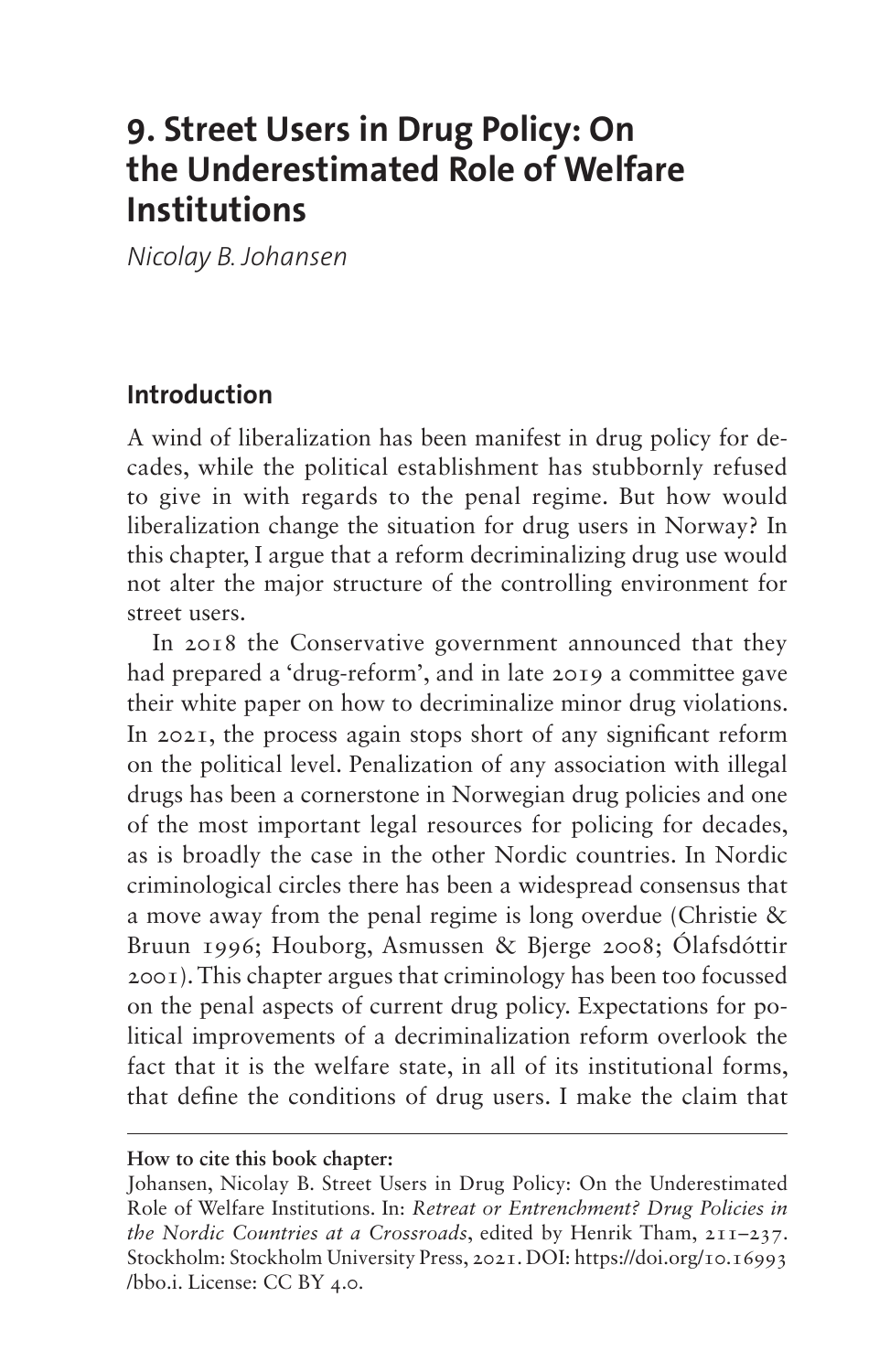the proposition to decriminalize possession of minor amounts of illegal drugs will not alter the situation for street-level drug users. I will not discuss consequences of such a reform on prophylactic activities regarding younger people.

In the next section I present a review of recent changes in drug policy. I open up with a broader view of what drug policy is, and then provide a more precise conception of the welfare state: the state 'takes care' of its citizens. The development of drug-related deaths indicates that the obligation to *take care* is not taken as literally as in other political areas. A fundamental example is found in the area of knowledge production, which forms the basis of political activities. Whereas the state takes a keen interest in the health of the population at large, the equivalent interest in the health of drug users is conspicuously absent. To make sense of the divide between drug policy and other areas of the welfare state, I highlight an understanding of the welfare state as an 'institution of curtailment'. A brief overview of drug treatment is offered in the last section to exemplify how the welfare state is both a provider and an executioner in contemporary drug policy. This example is based on the experience of a user and also serves as a substitute for the gap left by the research community. The absence of more knowledge about these aspects of drug treatment reveals that the research community is more or less completely absorbed in the prevailing knowledge regime (Campbell & Pedersen 2014) defined by the perspectives of the treatment sector. To prepare this argument, however, it is necessary to explain why the term 'drug policies' is sometimes used in plural tense and attend to the shortcomings for understanding this political field.

### **Theorizing Drug Policies**

The argument presented here does not rely on a specific method, other than putting pieces together in a somewhat unfamiliar way. The target of the argument is understanding – my contribution is not to add data to a hypothesis. Thus, this chapter concerns the *sphere of discovery*, and not *the sphere of justification* in Swedbergs terms (Swedberg 2014; see also Johansen 2018b). I argue that drug policy needs to be theorized, again with Swedberg, with a more profound understanding of the welfare state. Thus,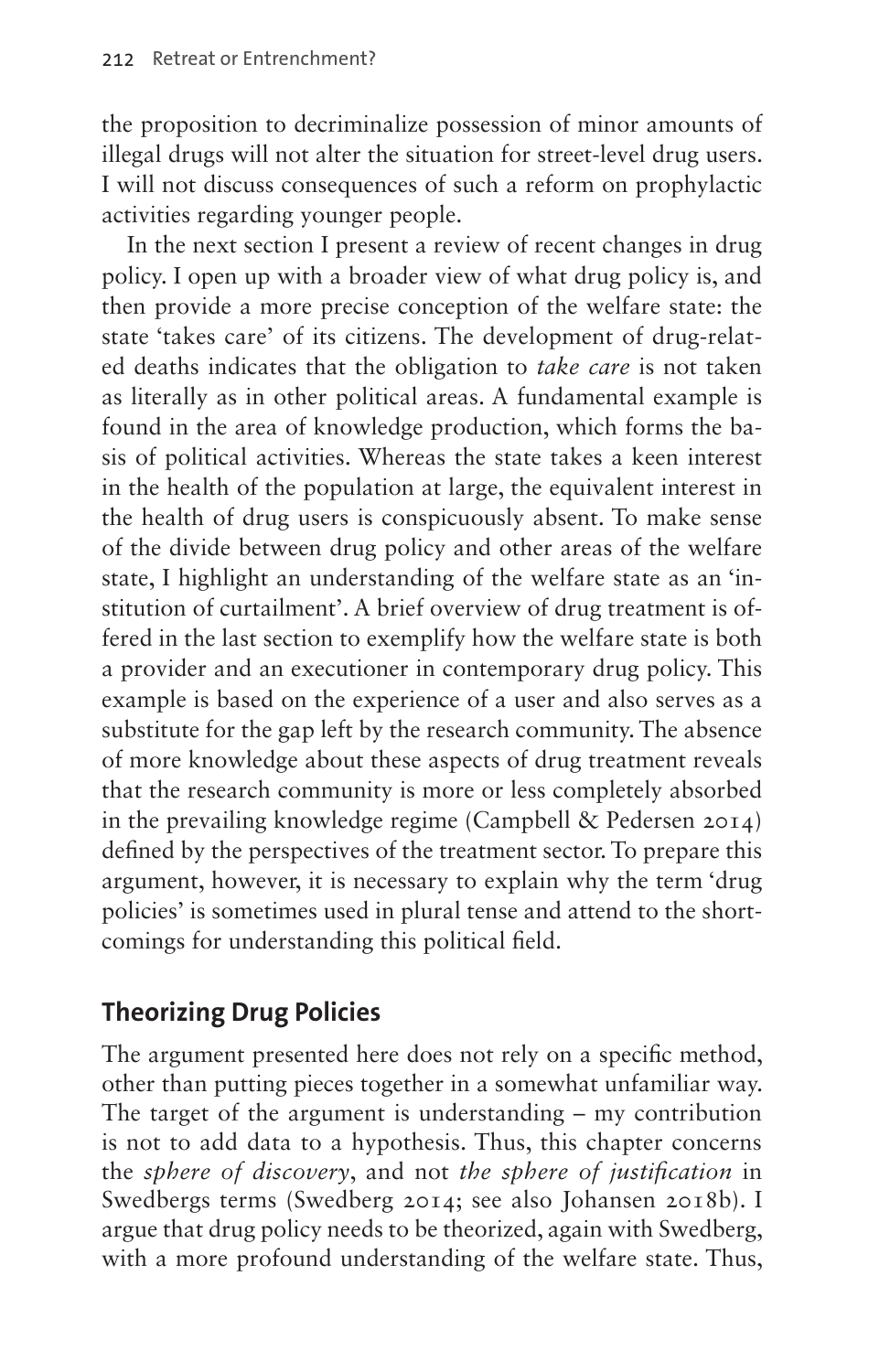the story to which I refer towards the end of the argument is an example, illuminating the questions and experiences omitted in the research community. It should not be considered as data.

Theorizing implies a focus on concepts and uses of words. In this chapter, I switch between the terms drug policy and drug policies. 'Drug policies' covers a wide range of administrative areas. In the most recent white paper discussing drug policies in its broadest definition, a number of areas are listed (Meld. 30 2011): employment, housing, rehabilitation, health care, social benefits and programmes, the treatment sector and legal status (any association with illegal drugs is defined as a criminal offence, and thus suggests drugs are a police matter). All of these areas are part of the field understood as drug policies in administrative circles. What matters here is that drug policies consist of contributions from a wide array of politico-administrative areas.

In Norway, the term for drug policies is 'ruspolitikk'. *Ruspolitikk* translates directly as 'intoxication policy' (see Edman, Chapter 10, this volume). Intoxication policy is broader than the concept of 'drug policy'. The term 'intoxicating substances' includes alcohol, whereas 'drugs' in this context are understood as illegal substances. Alcohol policies are, however, left out as a separate field of politics, distinct from 'drug policy'. Policies regarding illegal drugs are separated not merely by a distinct status defined by its illegality, but also by the fact that users of illicit substances are regarded, and treated, differently from other people asking for assistance. Welfare institutions distinguish between people worthy and unworthy of assistance. Drug use is generally a disqualifying attribute (apart from being punishable). Drug users report that they encounter rejections all across the welfare and health sectors (Skyggeutvalget 2020). Accordingly, any regulation does, in principle, relate to users of illicit drugs. Thus, the relevant rules are those that relate to people using drugs and having social and health problems. This is also why it is sometimes referred to as laws and regulations in plural, as drug policies.

Uses of words and concepts reveal underlying ideas. The argument forwarded here challenges some ideas apparently underlying some Nordic criminological circles. Perhaps it is described in too simple terms, but I call it 'the carrot-and-stick paradigm'.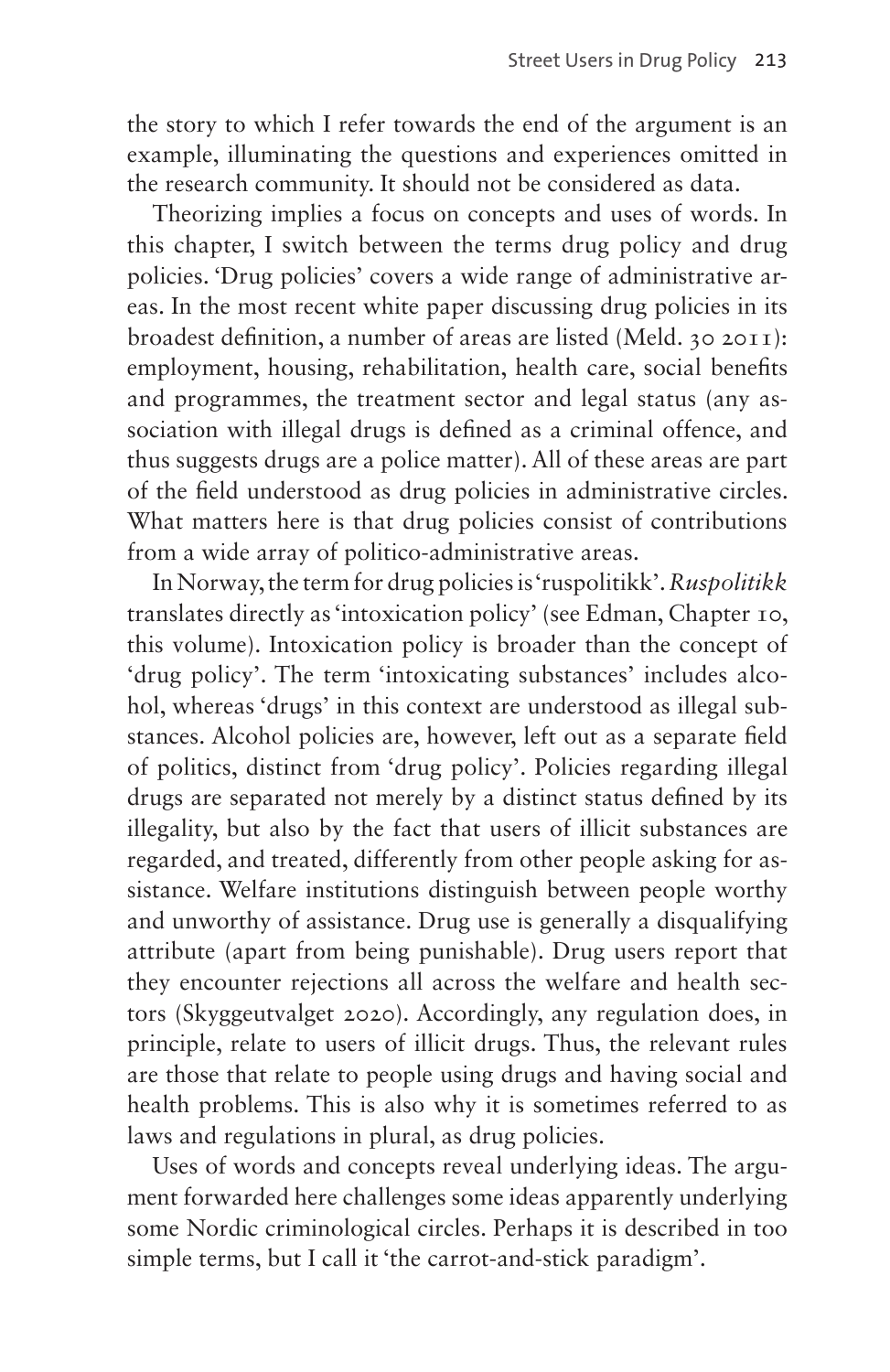### **The Carrot-and-Stick Paradigm**

Christie and Bruun (1996) labelled Norway and Sweden the Nordic 'hawks' of drug policy. Hawks promotes heavier use of punishment, but what is the alternative? Is it treatment? This question is left unresolved by Christie and Bruun. This chapter takes issue with the unclear and contradictory images of the area of politics sometimes referred to as drug policy. I argue that it is necessary to avoid an implicit understanding of drug policy as a binary field defined by punishment and treatment. This is 'the carrot-and-stick paradigm'.

Within the carrot-and-stick paradigm, punishment is seen as the hard measures (sticks) typically advocated by cynics. On the other side, treatment is seen as a soft measure. Both punishment and treatment come in different guises. Punishment is, to some extent, meshed with rehabilitative activities. Through the 20th century, penal ideologies have shifted back and forth between classical liberal ideals of pure responsibility deterrence on the one hand, and welfarist social engineering in the name of treatment and rehabilitation on the other. 'Treatment' is also a fluid term. It is sometimes referred to as day care in institutional settings with some sort of psychological rehabilitation techniques, sometimes as harm reducing activities such as opioid substitution treatment (OST), and sometimes as welfare in general.

In criminology, the tension between punishment and treatment has been a recurring theme. The founding father of Norwegian sociology of law, Vilhelm Aubert, famously argued that the medical and the penal spheres are inherently incompatible systems of thought and action (Aubert 1958). Aubert analyzed the difference between psychiatry and punishment and commented on the contemporary debate over 'treatment ideology' that prevailed in penal administrative circles at the time. Forty years later this work was still seen as a relevant starting point for a meeting of Nordic drug researchers. This meeting gave occasion for a host of different analyses of contemporary drug policy, and fortunately these contributions were published (Ólafsdóttir 2001). This publication harbours different views, but on the whole, it is clear that the participants do not agree on a common understanding of what the field of drug policy is or how it should be interpreted. The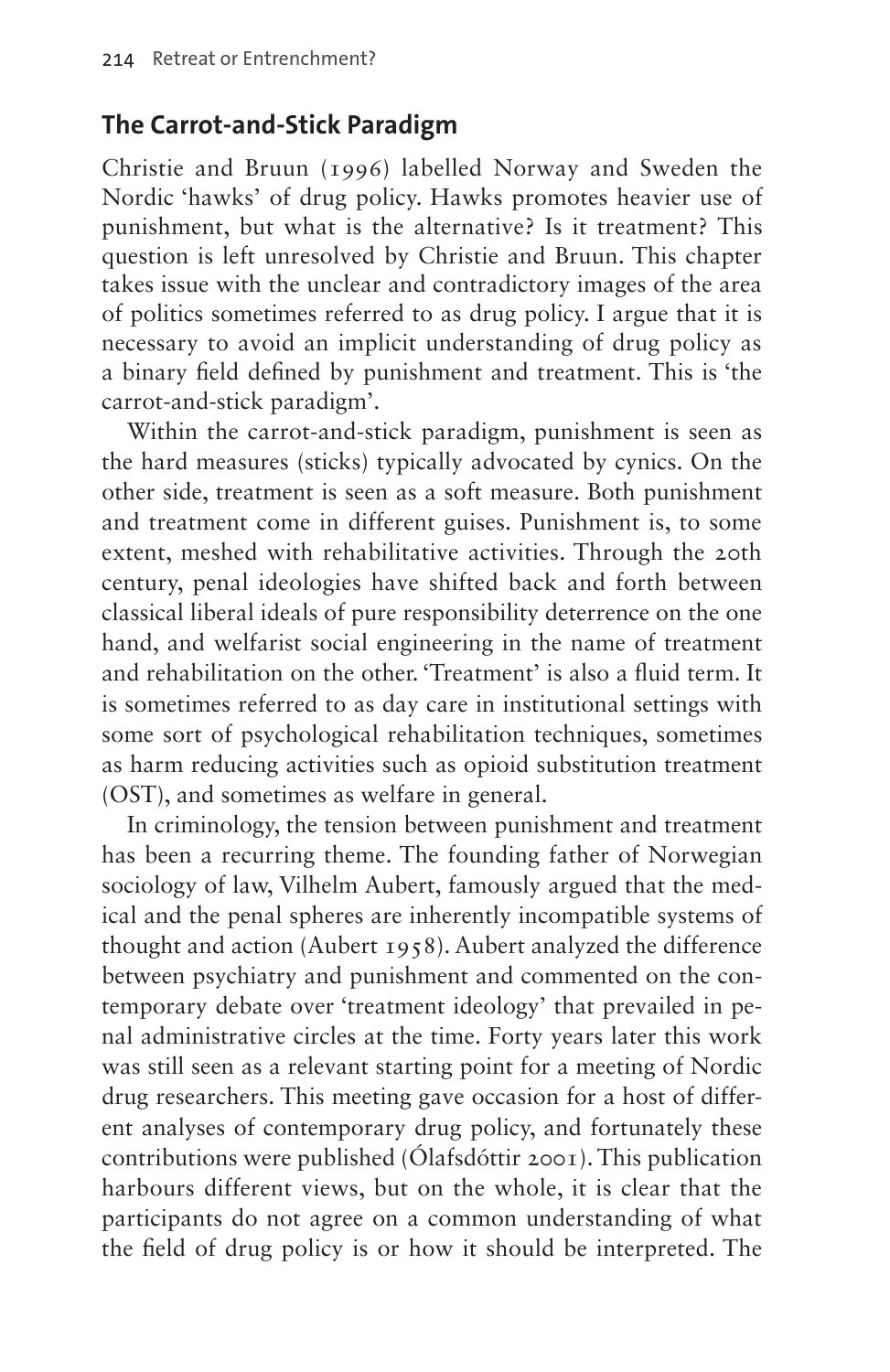contributors mostly refer to some sort of bipolarity of punishment and treatment, but the terms are not fixed or agreed upon. Svensson (2001) states that punishment and treatment are two sides of the same coin because the recipient may confuse experiences from the two sides: it was 'difficult to say which is which'. Part of this confusion comes from the fact that the 'treatment ideology' is still in operation within penal institutions (Storgaard 2001). Whereas these and other reflections are well founded, they are still unclear in how drug policy is conceptualized. Träskman (e.g. 2001) said that the burden of punishment had become 'too heavy' and unbalanced, with the weight put on treatment. The implicit expectation of this is that the sides are opposites.

This ambiguity has prevailed. Jepsen (2008: 151) commented that the Danes had a long tradition of solving 'social problems via social welfare measures'. In an older review article, Jepsen and Laursen (2002) had discussed the 'ambivalent balance between repression and welfare'. This ambivalence was intensified by the rise of harm reduction (Jepsen 2008: 173). Some years later, Ødegård (2011) would claim that there are inherent contradictions between harm reduction and punishment, and that it ruined the dynamics of drug policy. Houborg and Frank (2014) and Giertsen (2012) later observed that the treatment sector is unable to solve or redeem the drug problem, but they leave it at that. In their optics, the problem is that politics is defined by penal law. And by leaving the alternative to punishment open, they implicitly accept the possibility that treatment or welfare may be a benign activity.

The criticism presented here does not rely on the premise that the mentioned authors are at fault. What is argued is that these conceptualizations of drug policy are too narrow, and that what is needed is a more comprehensive view of what drug policy is. In the mentioned works, studies of drug policy are troubled by a tacitly conveyed image of a political field defined by two opposites, defined basically by a positive and a negative pole.

Within the carrot-and-stick framework, the drug-free treatment industry is associated with the benign forces. Treatment in terms of therapeutic efforts to redeem addiction is regarded as a countervailing force opposing the evils of punishment. What is missed in this paradigm is that the treatment sector, the health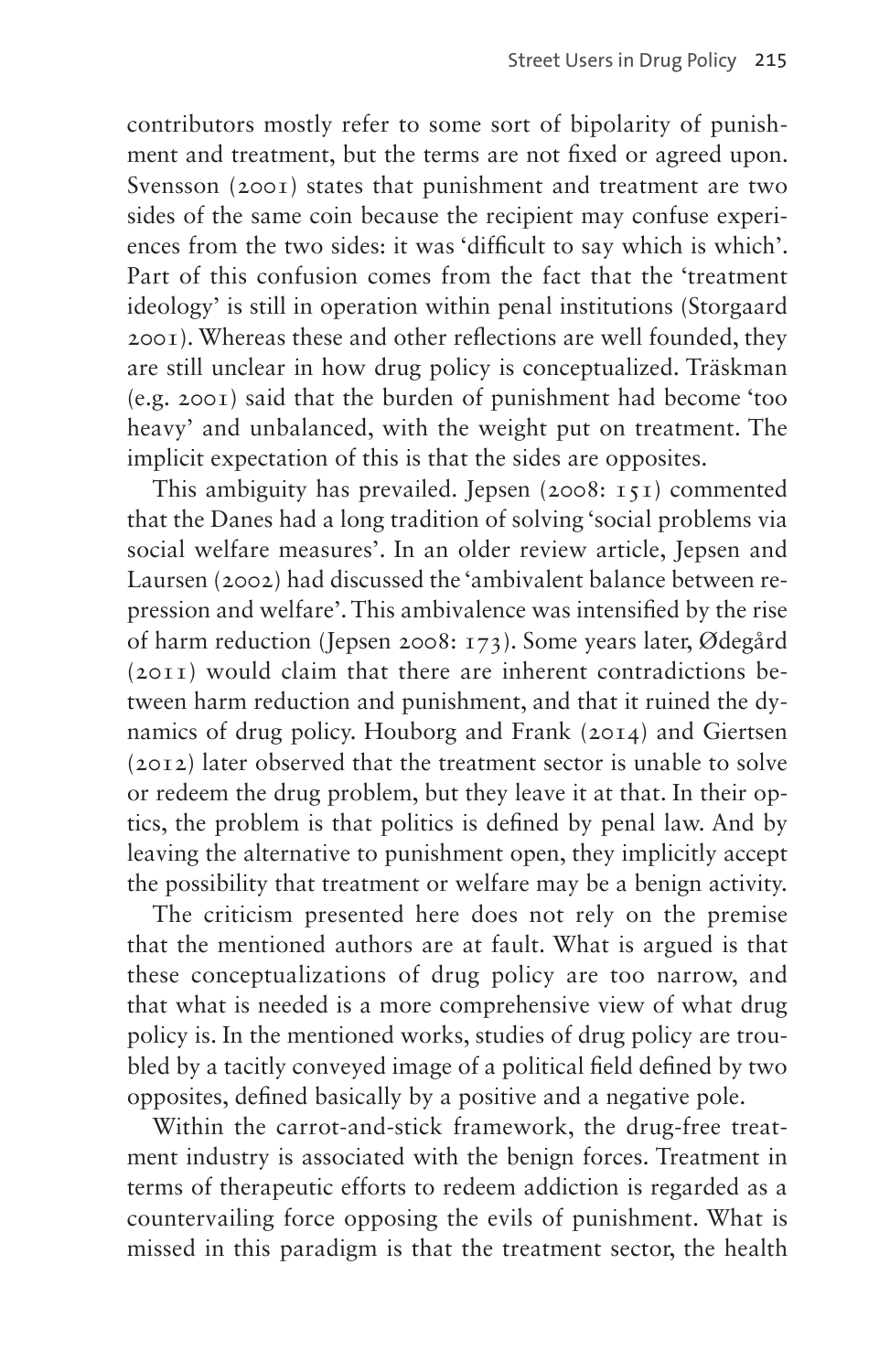providers, harm reduction activities and welfare organizations in general are interwoven parts of the same political rationality. It is not the police or the penal law (or its agents) that define politics nor coordinate it. The problem is not necessarily found in the realm of penalty, the problem is how the welfare state defines its role in relation to (marginal) citizens. And this, I argue, is part of the reason why decriminalization of minor drug offences will not fundamentally alter the landscape of drug policy.

A closer look at the political developments within the area of drug policy reveals that from an administrative point of view, the broader perspective is taken for granted. This will be shown in the next section, which in turn also portrays the width of welfare activities relevant for drug policy.

### **Recent Reforms and Political Action Related to Drug Use**

In 2011 the government issued a white paper on drug policies called 'See me! A comprehensive drug policy' (Meld. 30 2011). The title supports the basic premise of this chapter, that drug politics should be seen as the result of activities in many administrative areas. The paper promises to contribute to a 'comprehensive' intoxication policy. For our purposes, it is more relevant that the white paper summarizes former reforms that define developments in the area of drug policy. Their summary highlights the following reforms.

- In 2004 two 'milestones' took place in relation to drug policies. Firstly, a permanent law for fixing rooms was passed in parliament. Secondly, a so-called 'drug reform' (not to be confused with the current reform) altered the structure of drug treatment. The reform was, primarily, a shift of organization, from a municipal model to the state level of government. It also gave drug users in need of care and treatment 'patient rights' on par with ordinary citizens in the general health system.
- In the following years, a programme for dental health was established, targeting people with severe drug-related problems. Dental aid is offered to people enrolled in treatment.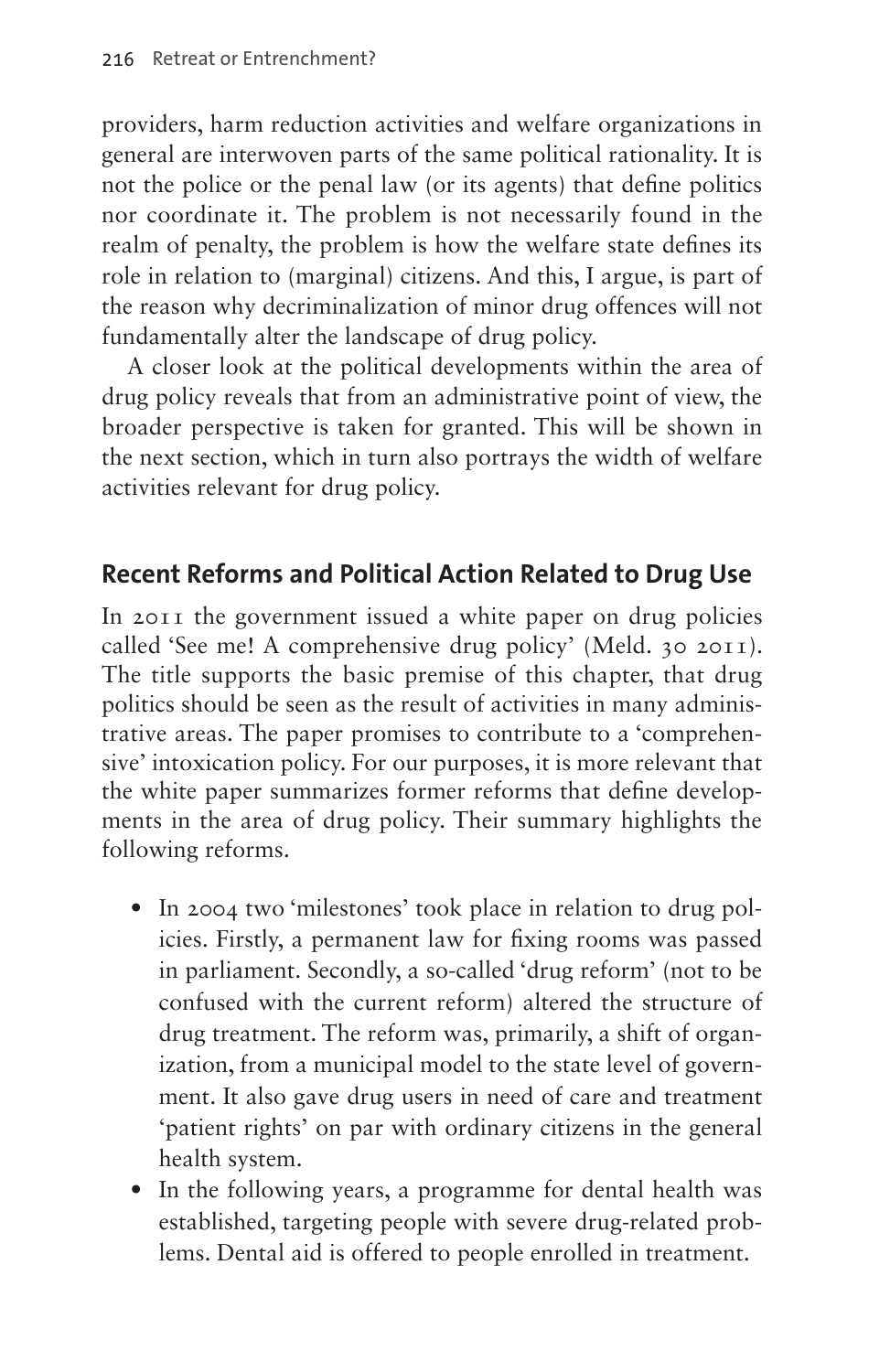- In 2007 a white paper on poverty and inequality was published. This paper included attention to people suffering from drug-related problems. In the same year, the first of several 'step-up plans' for the drug area was set in operation. The step-up plans are a monitored fuelling of resources to drug and alcohol relevant activities, mainly on the municipal level. It is important to notice that the 'drug field', on this level, is interwoven in civil society, and as such, is highly dispersed (Hansen et al. 2019).
- Two major reforms concerning the entire construction of the welfare state were also implemented in this decade. A reform of social services ('NAV-reformen') fused the sector, from one formerly operated with three separated organizations. The aim of this reform was to coordinate social services more effectively. This reform also emphasized the procedural demands for clients, and thus attached drug users to the general goals (not to say 'visions') of social services: to create a pathway from financial dependency of benefits to autonomy (employment). Clients of social services have a right to an 'individual plan' – a coordinated group of servants from the relevant sectors for the individual (health workers for drug users).
- At the turn of the '00's' (2010) more resources were channelled to street-level activities for drug users with serious health problems. New legislation in the area of public health also clarified municipal duties regarding health care and follow-up regarding the specific organization of channelling people into labour.
- At the same time, a 'coordination reform' ('samhandlingsreformen') was introduced in the health sector. This reform was made to improve the coordination of activities delivered in the dispersed reality of welfare and health organizations. It is hard to specify the concrete relevance for drug users, but it is stated that drug users are supposed to be met with 'respect, care and influence concerning the content of services' (both on a general level and with regard to their individual situation). The relevance of this reform is perhaps most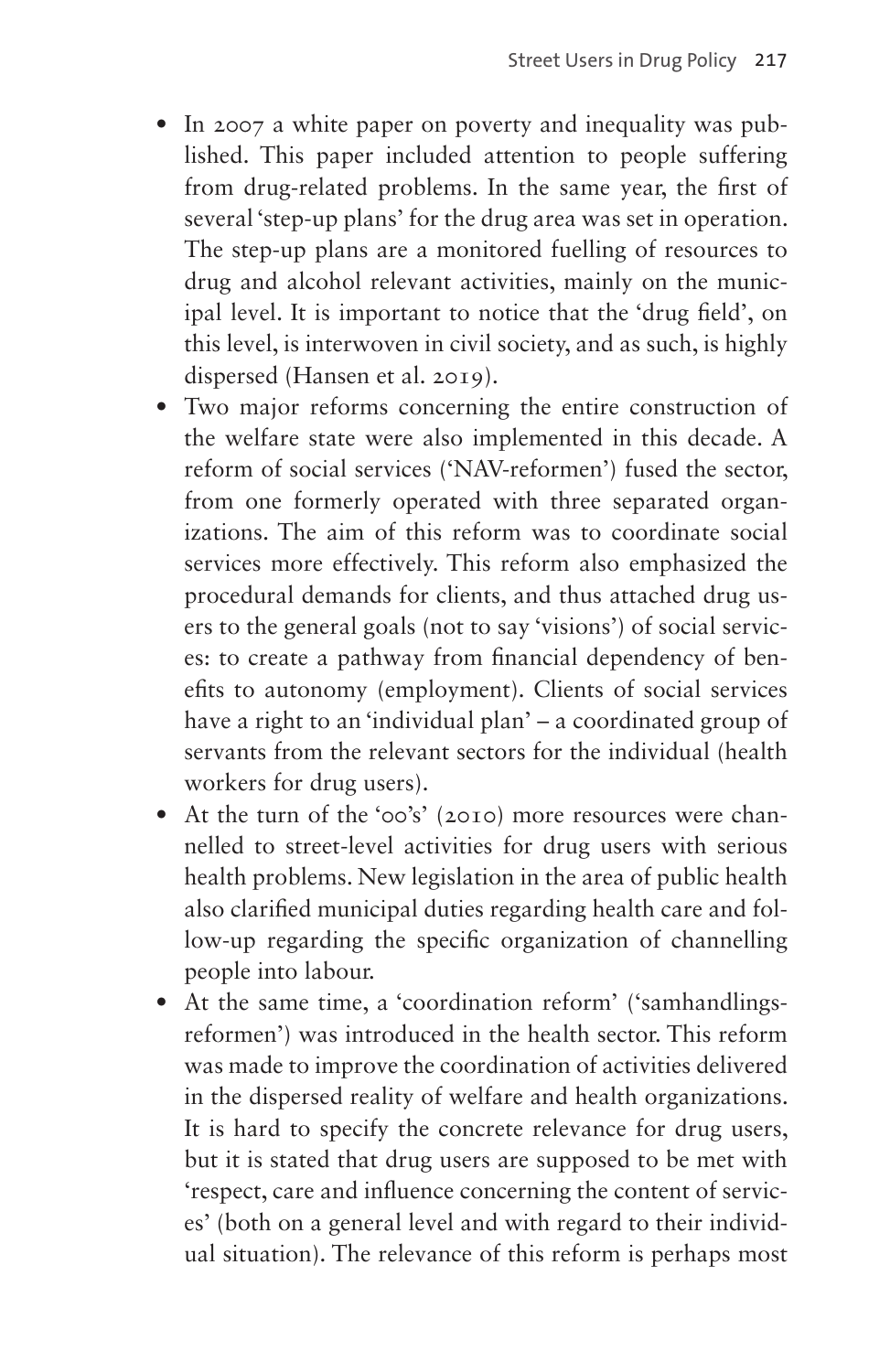clearly seen in the current ambition to establish a standardized scheme for treatment ('pakkeforløp').

• Looking forward, the white paper (Meld 30 2011) emphasizes room for improvement in the 'coordination of assistance' to make the local services 'more accessible', 'improving housing conditions', 'improving possibilities for people with drug related problems to find work', 'assisting people having amassed problematic debt', 'possibilities to develop meaningful leisure activities' and 'non-drug related networks', 'close attention to child care', 'improving dental care' and 'mental assistance', and finally, 'continual follow-up on the system of opioid substitution programs'.

The short review offered above does not reflect all the nuances and width in the political activities mentioned, but it reflects the areas that are considered as relevant for drug policies by the government. However, Meld 30 is written in general and un-committal terms, based on 'law in books' and rarely on 'law in action'. So, it does not reflect the changes in real life chances of drug users. To discuss these reforms as law in action is far beyond realistic in a tiny chapter like this. To illustrate the point though, we could look to the reform that has altered the life chances most profoundly, perhaps ever, in drug policy (but still not mentioned in the list above): the establishment of opiate maintenance treatment in 1998 (known as LAR in Norway).

The story of LAR is a tale of small steps in a landscape of people in dire need of assistance. LAR started out as a reticent offer with strict rules and a heavy control regime. Slowly, the strict rules have been lifted. Step by step, LAR has become more flexible, but the regime is still harsh to the patients that do not fit in perfectly (Skyggeutvalget 2020). Despite all this, almost 8000 patients are enrolled in OST in Norway today, and it is hard to think of any social welfare programme that has improved and saved more lives. The design of LAR, however, is a familiar one. The rules of admission (and exclusion) are designed to promote a lifestyle as conformist as possible, and not to save lives (Johansen 2018a). Thus, LAR is organized in a way that leaves out a large part of the drug using population.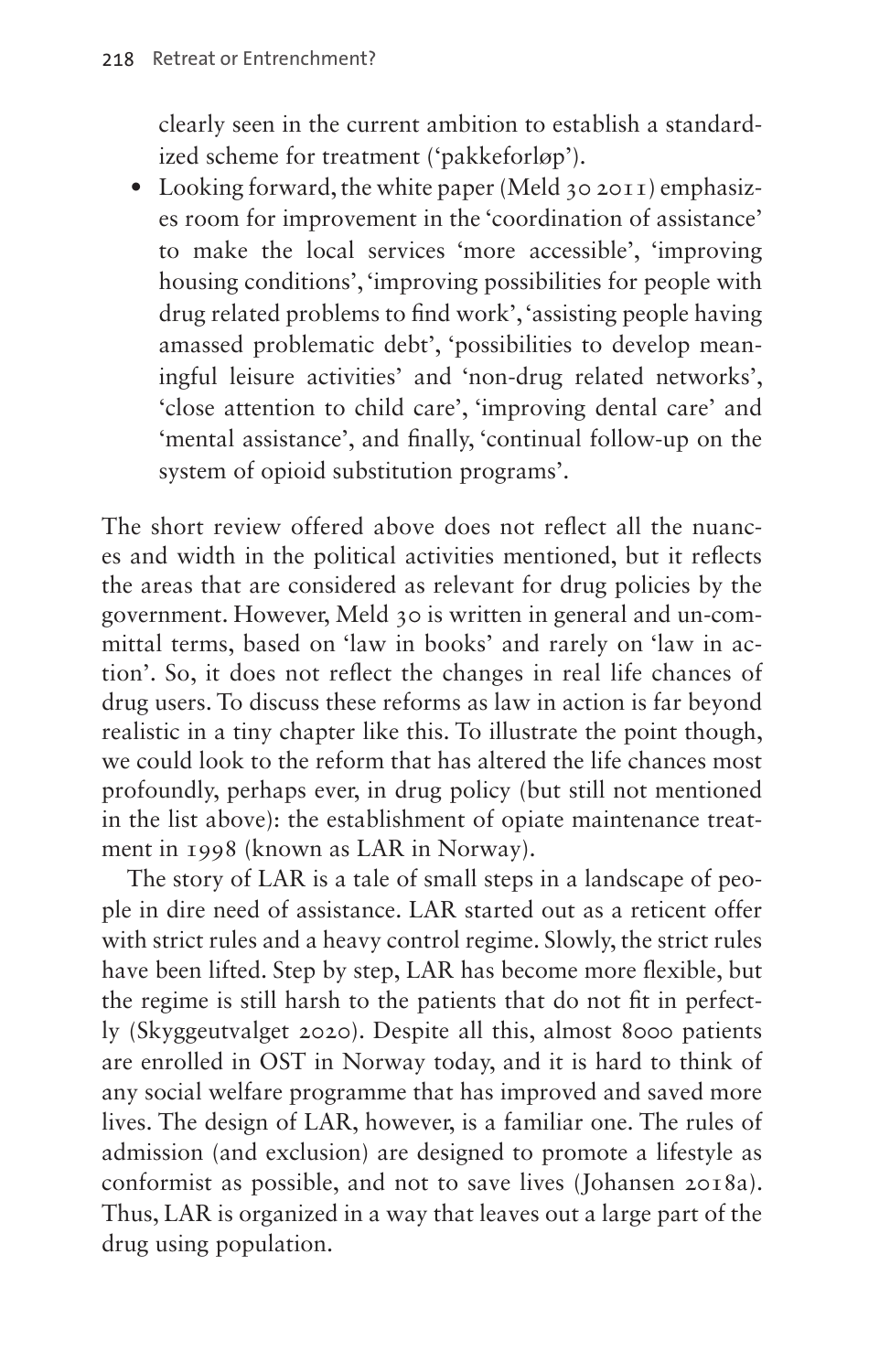Since the publication of Meld 30, three more activities have been established. Firstly, a 'step-up plan' was vetoed for the entire field of drug policies, and this was repeated twice. The step-up plans involve the coordinated and detailed distribution of added resources to targeted areas of treatment and municipal organizations. These step-up plans are monitored by evaluation teams.

Secondly, increased attention has been given to reduce the number of deaths from overdoses; several nationwide so-called 'overdose strategies' have been implemented. The most recent of these strategies (Helsedirektoratet 2019) opened for activities that have hitherto been considered in conflict with the overall political strategies to counter drug use (to 'minimize demand and market offers'). Prohibition has been seen as the backbone of drug policies, and reference to these ideals prevented drug testing and other harm reduction activities from being accepted. These references were lifted in 2019, and drug testing, among other things, was included in the overdose strategy. This change in operational doctrines may be interpreted as a sign of changes in the overall political climate.

Thirdly, and most recently, the drug-reform committee gave their report (NOU 2019: 26). They propose to decriminalize the use and possession of illicit substances. Use and possession are still seen as criminal acts but are freed from penal sanctions. The reaction suggested was to meet with a coordination unit to find a way to assist the user. The committee did not propose any changes in legislation regarding selling and distribution, so the main structure of the legal framework is not challenged. No legal channels for obtaining so-called narcotics are suggested (it is not 'legalized'). Due to the criminal definition of *use and possession*, the police also maintain their right to frisk people suspected of possessing drugs. As a corollary, they also have the right to confiscate (and destroy) illicit drugs they find. One may imagine that the police will have fewer incentives to pursue such actions, but the legal side of frisking will remain the same. Frisked persons will not be punished for possession and use of illegal substances. In place of a penal sanction, the police will order them to meet a commission, inspired by the famous Portuguese model, to seek advice or help for their assumed problems. The radical part of this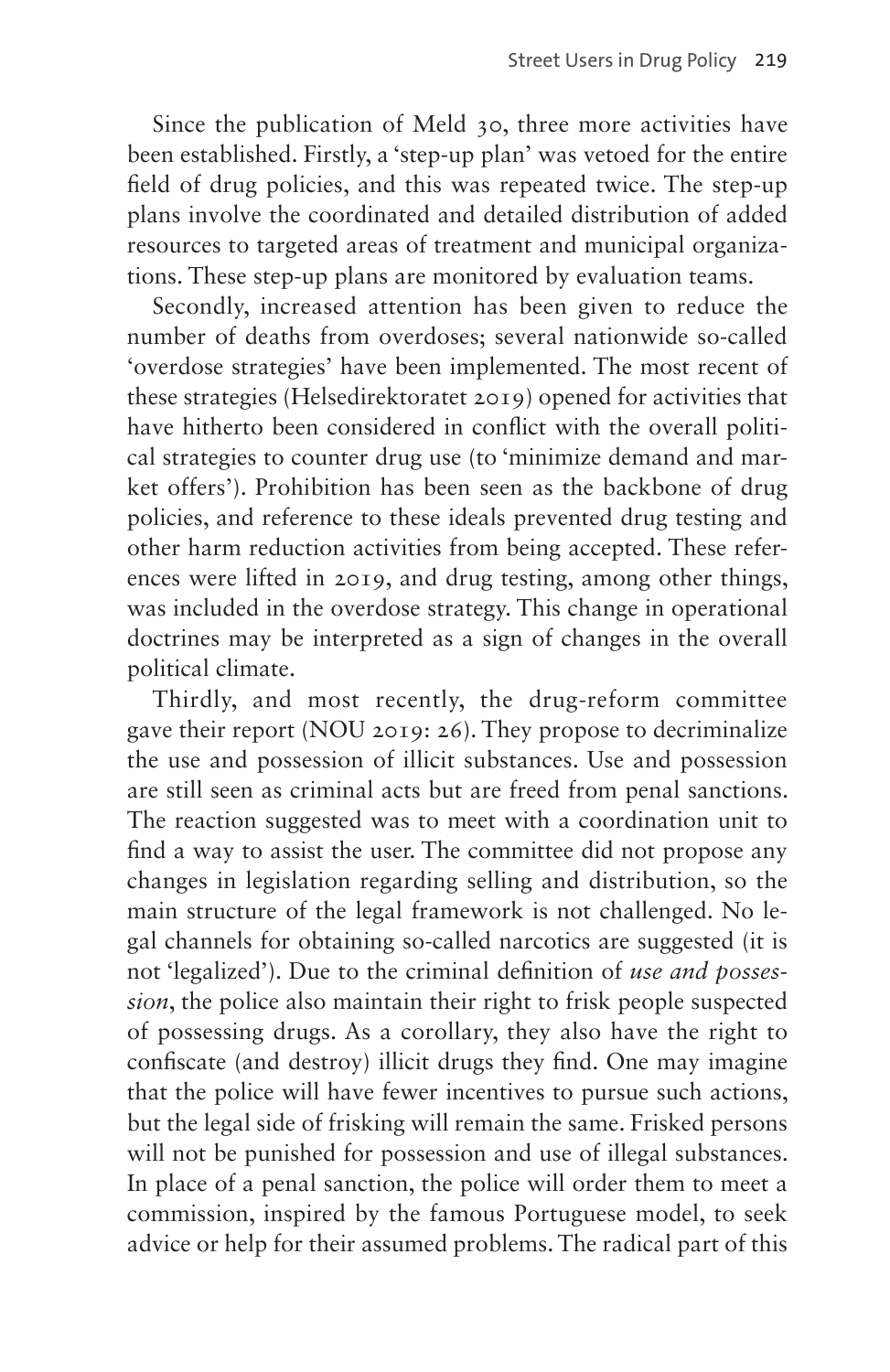model is that the reaction will, under no circumstances, be open to sanctions of any kind (no fines, fees or any form of monetary burden) if the drug user fails to turn up at the health commission.

The reform ended in a failure. It did not pass in the parliament. I will not dwell on the reasons for this ending, the aim of the chapter is to consider the possible results from a de facto decriminalization of carrying and use of illegal drugs. The model proposed by the committee was made drastically less radical by the bureaucrats preparing a law for parliament. The ensuing political debate also revealed that conservative arguments still have a strong appeal in public exchanges.

The lesson from this overview is that the welfare state convolutes the lives of street users and that the role of penal law is unclear. The theme of this book is 'changes in Nordic drug policy', and although the penal status remains the same, there have been many changes. Optimism on behalf of lifting the penal domination in this area of politics is emerging, but will the decriminalization announced by the government alter the political landscape?

To answer this, we need to consider penalties in the context of the broader scope of welfare institutions and the welfare state as a rationality for state organization. In the next section I will juxtapose welfare rationality and the handling of drug-related deaths.

### **Death Rates in the Welfare State: The Case Against the Police**

Public debates on drug users have centred on the high death rates in Norway compared to other European countries. This focus shadows the general misery and 'unhealth' (different forms of sickness) endured by many street users (Johansen & Myhre 2005). Elsewhere, I have argued that closer attention to the health conditions of street users, in particular, would draw a more nuanced picture of suffering from the current political regime, and that it could also serve as a source of information on the human effects of drug policies (Johansen 2018a). Still, death rates serve as a crude measurement that will suffice for this brief account.

Norway started to count drug-related deaths in 1977. Since then, more than 7000 people have officially died from overdoses or other related causes. During the 1980s, the number of deaths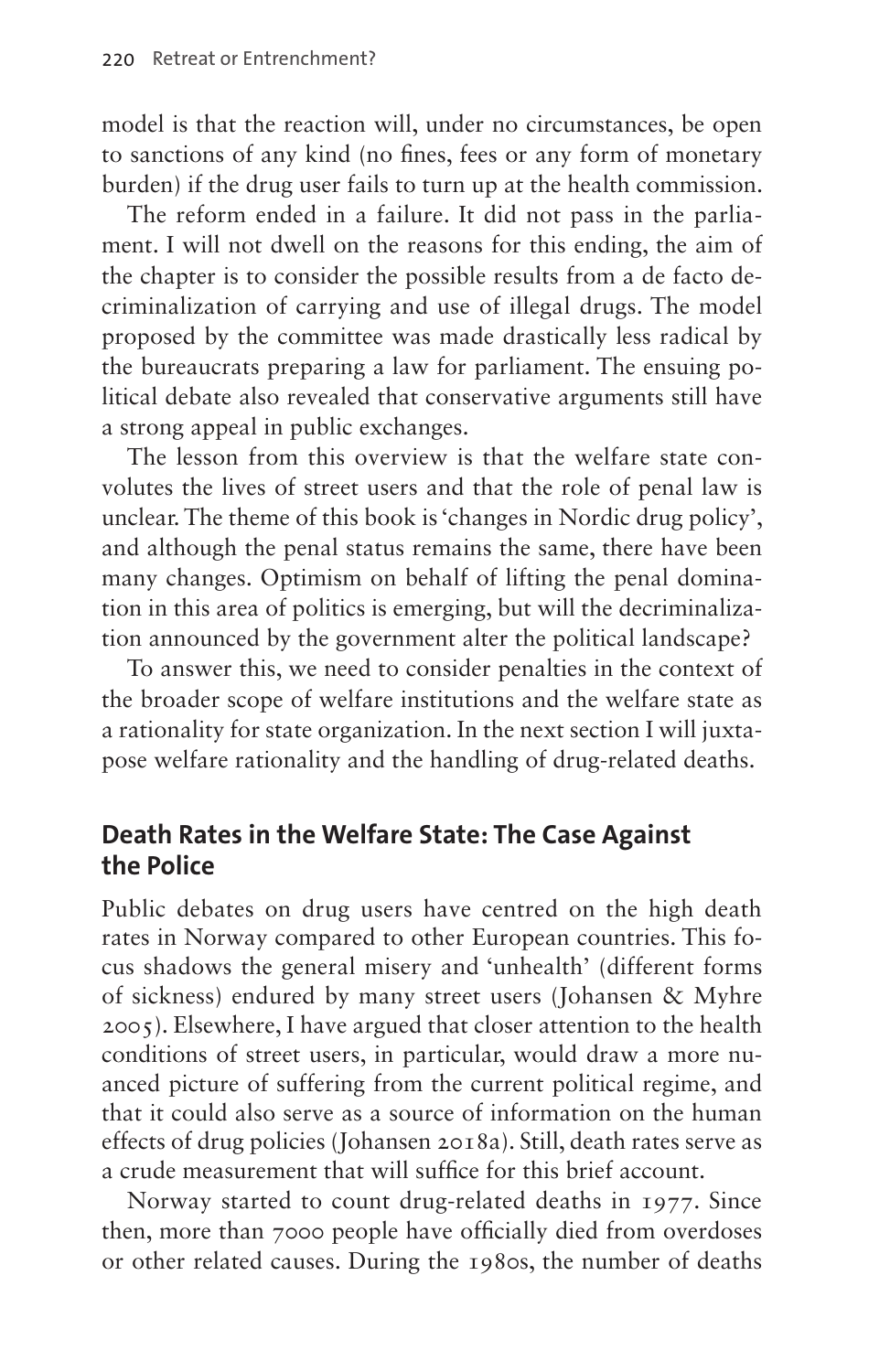increased steadily, but it never exceeded 50 people annually. During the 1990s, the numbers doubled more or less every third year: 100 was reached in 1992, 200 in 1995, 300 in 1997 and then numbers peaked at 400 in 2001. They then dropped again to 250 in 2003, and since then have oscillated between 250 and 300 (Amundsen 2015a).

In 2018, 286 people were reported dead from drug-related causes in Norway (NIPH 2019b). 'Poisoning' caused 210 of these, and 51 were registered as suicides. In 24 deaths, a combination of mental illness and behavioural anomalies was officially the cause of death, and involved illegal drugs.

Drug-related deaths mirror the pattern of the population injecting illegal substances: 30% involve women, and the average age of the victim is increasing (it was 44 years old in 2018). But apart from this, little is known about the context of these deaths. From the annual evaluations of the opioid maintenance programme (LAR), it appears that patients in that sort of treatment are effectively insulated from overdoses (Waal et al. 2019). This leaves us with a situation in which drug users who fail to qualify or choose not to partake in that kind of assistance are dramatically more likely to die from drug-related causes. A research project was instigated in 2015 to study overdoses more carefully, but this has yet to produce any results.

How high are these numbers? Drug-related deaths have almost reached the number of deaths related to alcohol (350 in 2018) and are 2.5 times that of traffic accidents (an area in which Norway have comparatively low figures). Drug-related death tolls in Norway are also high in a European context. EMCDDA produces a list of drug-related deaths annually. Per capita, Norway is among the top nations and has held a steady position for decades.

The high numbers have been a public concern for a long time. Some have challenged the validity of comparisons with reference to the quality of Norwegian reporting systems (Amundsen 2015b), but the numbers nevertheless call for an explanation that is not provided. The numbers have been a challenge for the current political regime.

What makes these numbers challenging is that Norway is a welfare state. The welfare state is expected to protect its citizens.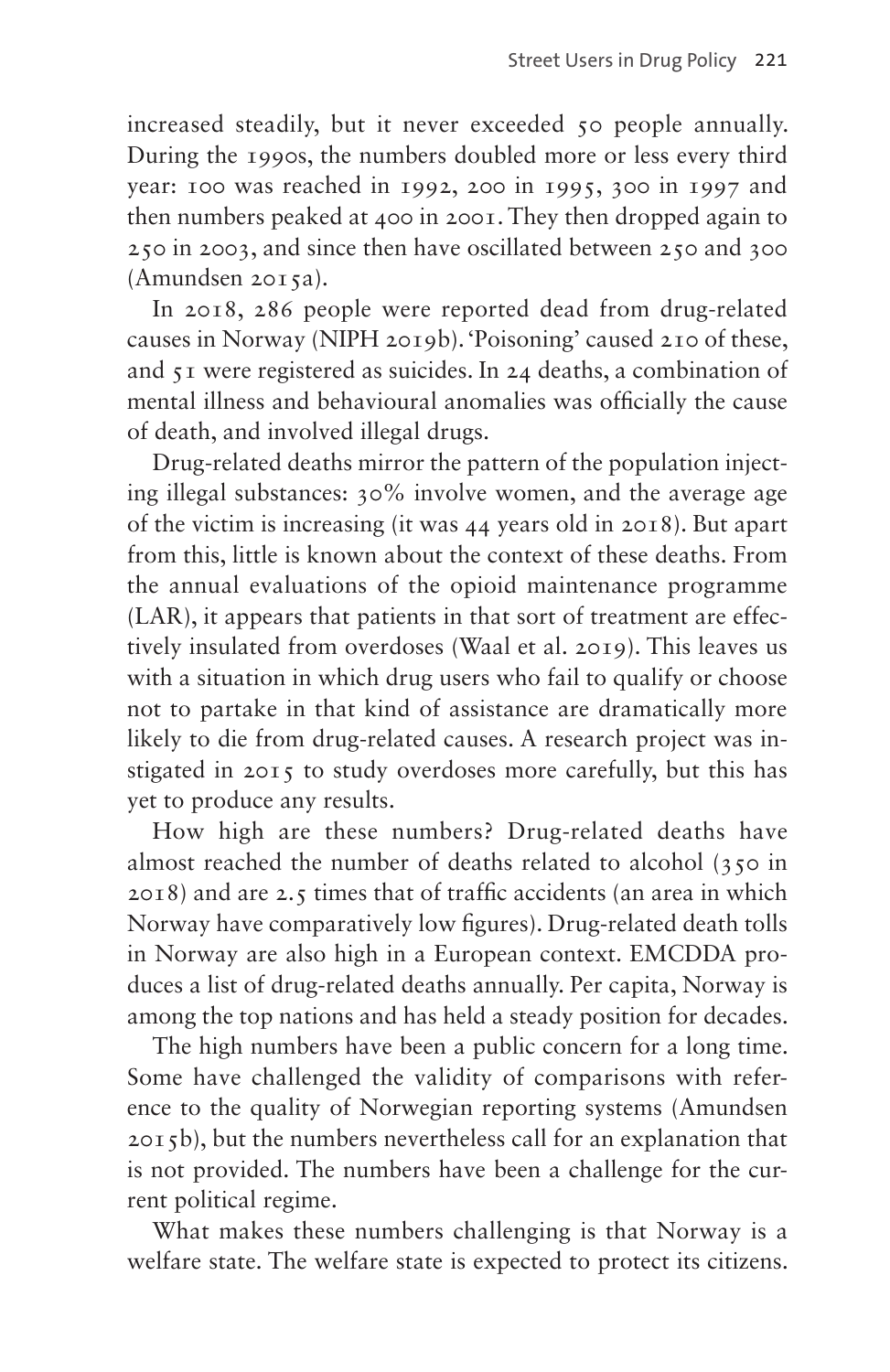High death rates among parts of the population are expected to trigger a protective response, whichever group is most vulnerable, i.e. designated organizations keep track of causes of death among the population. A micromesh system monitors the prevalence of diseases. Elaborate systems register weather phenomena such as flooding. When rivers rise above their limits, rescue services move swiftly and people are evacuated. High death tolls in traffic incidents incurred great efforts to prevent future accidents. The welfare state takes care of the population and takes an active interest in its well-being by monitoring its health in detail. This monitoring uses data from the health sector and research.

This contrasts with state interference in drug-related deaths. It is true that drug research has received much funding, but still, research to study the circumstances of drug-related deaths in more detail has not been prioritized, and the activities promoted to reduce the number of deaths have been remarkably absent and unsuccessful, i.e. the 'overdose strategies' mentioned above.

## **The Role of State Action**

The emergence of overdose strategies may very well reflect a gradual change in politics. Harm reduction has become more and more important. As mentioned above, in 2019 the time came where the benefits of harm reduction measures were believed to outweigh the importance of 'sending the wrong signal' (Helsedirektoratet 2019).

Implicit in the overdose strategies lies an understanding of the causes of drug-related deaths. Such an understanding is rarely proclaimed explicitly, but implicitly these deaths are attributed to inherent qualities in the drugs themselves and destructive lifestyles. While talk about causes of death is, by necessity, reductionist in nature, it is also worthwhile looking at in terms of the role of state agencies. I want to address the impact on living conditions created by rejections from health and welfare institutions. From the vantage point of the carrot-and-stick paradigm, the first inclination is to look at the police and administration of punishment for an explanation of drug-related deaths. As will be evident below, policing contributes to the total amount of pressure on drug users, but their efforts cannot fully account for the developments.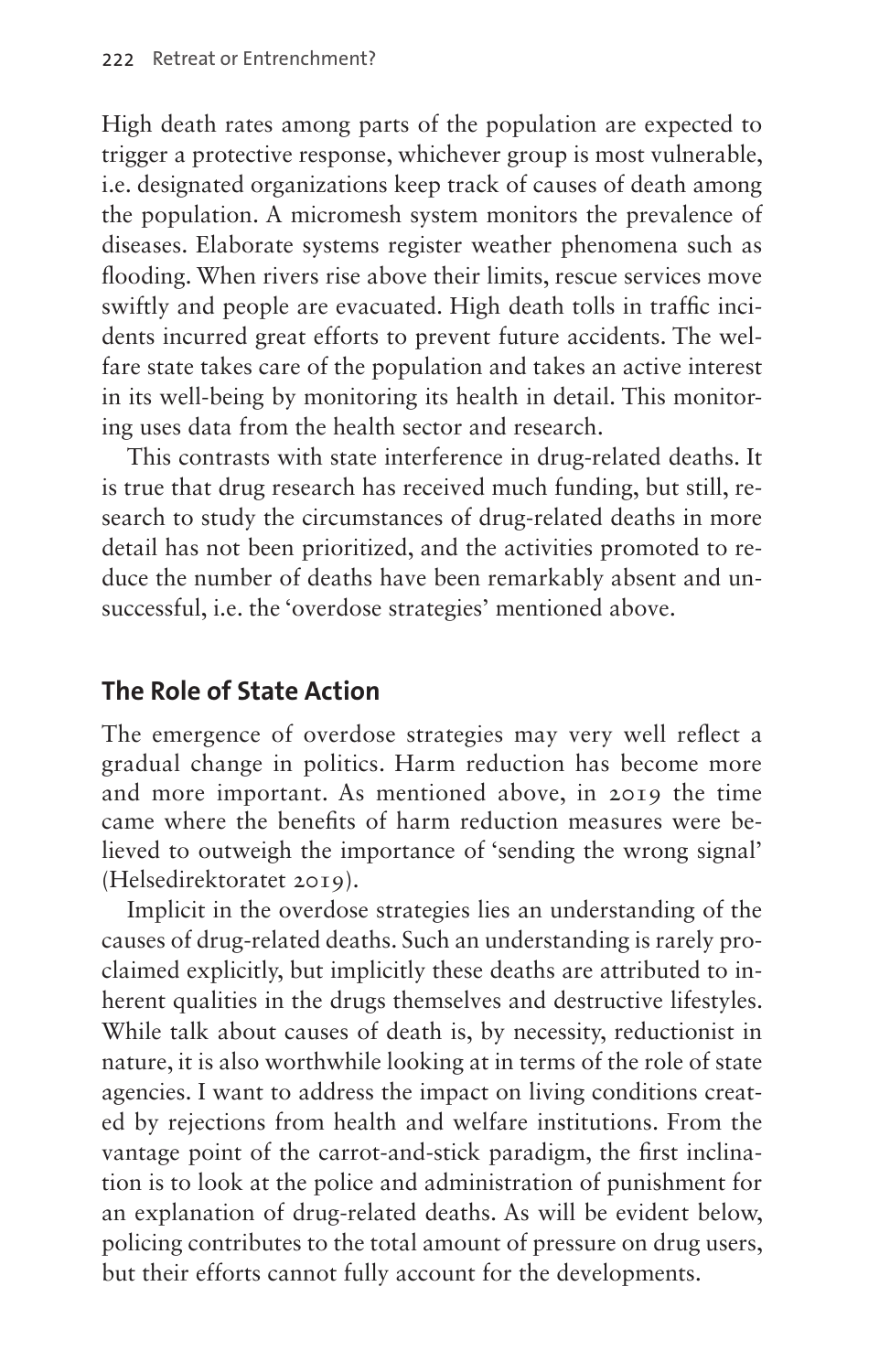Indeed, the numbers of reported cases for drug crimes shows a remarkable co-variation with drug-related deaths. The number of reported drug-related violations increased threefold during the 1990s, reaching 45,000 cases in 2001. This number then fell by a third in the subsequent years before increasing steadily again until it reached 50,000 in 2013 and 2014. Since then, the numbers have again dropped by a third (the population has also increased by 15% in this time period). I will offer three brief comments on these figures before I return to the focus on welfare institutions more broadly.

Firstly, reported crimes are peaking in exactly the same year as the peak of drug-related deaths. The bulk of drug-related crimes consist of possession and use of illicit substances. It is common knowledge that these violations are driven by police initiatives. Thus, these figures reflect police activity.

Secondly, the steep increase in police activity was stopped after the Minister of Justice publicly proclaimed that the police should stop running after 'worn out drug users' in 2003.

Thirdly, a break in the trajectory in 2014 also came after a public scolding of the police, this time by the Attorney General.

The increase in police activity during the 1990s and subsequent years deserves closer scrutiny than I can offer here. Larsson gives a more detailed presentation of policing strategies in his chapter (Chapter 5, this volume). The fact that the two main breaks in the trajectory of drug-related crimes occur after public reactions from high standing officials is, in itself, something to reflect on. (Does it mean that the police organization did not respond to internal communications, or does it reflect that political signals were mixed and that the police organization was confused about how they were expected to respond?) Nonetheless, it would be harsh to blame active policing for the high numbers of drug-related deaths. Firstly, the police appear, at least partly, to take a more relaxed attitude towards the open drug scenes (Lundeberg & Mjåland 2017). Secondly, it is not necessarily so that short prison sentences are on top of the list of problems for high-maintenance drug users (they frequently seem to benefit physically and mentally from time out from the drug scene). Third, and most importantly, it is hard to see how the causal link would be if the police were to be held directly responsible. Drug users hide from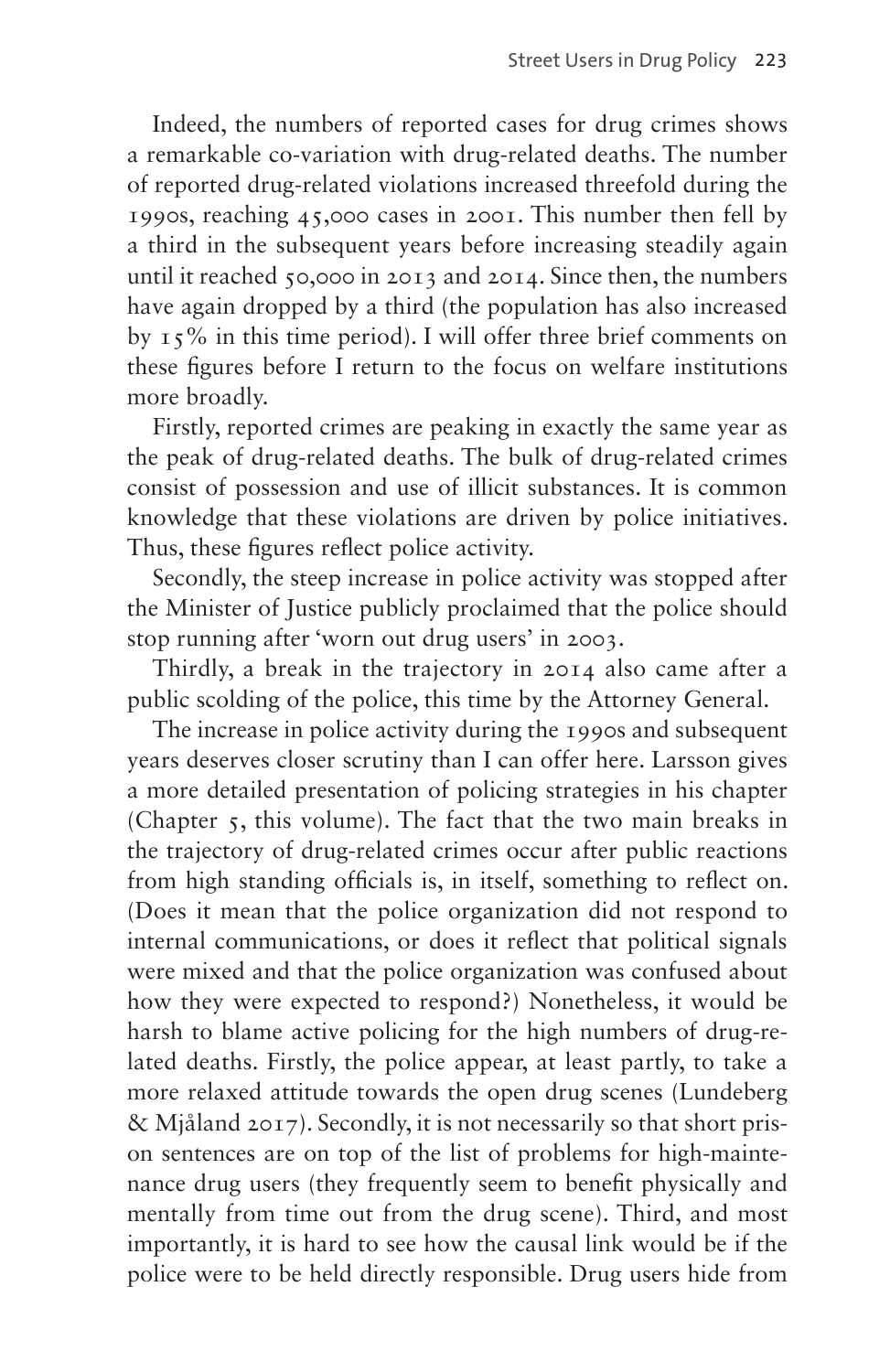the police, but they also hide from private guards and the general public. And, most importantly, the numbers of deaths have not responded to the drop in charges by two fifths after 2014. Thus, the case for blaming the police is not so straightforward.

At the time of the peak of drug-related deaths, harm reduction in what has proven to be the most effective form (OST/LAR, mentioned above) was upgraded and opened up to a broader number of the most worn-down drug users. This fact leads the search for causes of death rates in a new direction. I have argued that politics relevant to the control of drug use should be seen broadly, with the long list of administrative entities borrowed from Meld 30 in mind. Harsh policing does not produce deaths among drug users, but it is possible to identify some indirect relations.

First, harsh policing may reflect a harsher political climate. In this way, policing is merely one expression of politics in other parts of the welfare state. A 'tougher stance' is taken also in the health sector, in social services and in other sources of support. The result is that drug users are rejected more often than before when they ask for assistance.

Secondly, and also a result of the first, the general health of drug users deteriorates as a result of the rejections. When the health is poor, death is a more likely outcome. One general observation is that deaths occur when people hide. They hide from the police, from security guards and from being seen at all. They hide for different but related reasons. Drug users injecting the most lethal substance, opioids, hide because they are ashamed, fearful of unpleasant consequences like being arrested, or to protect themselves against robbery.

It is futile to look for scapegoats. The death tolls of drug users are certainly dramatic, and slowly it seems that the alarm bells also ring in government circles. In the remainder of this chapter, I will address how the welfare state produces marginality on a broader scale than can be attributed to police activities.

### **Curtailing Welfare for the Unworthy**

The minimal definition of a welfare state is that it provides a net of security for citizens who 'fall' from the security associated with a steady income and stable sources of sustenance (Garland 2016).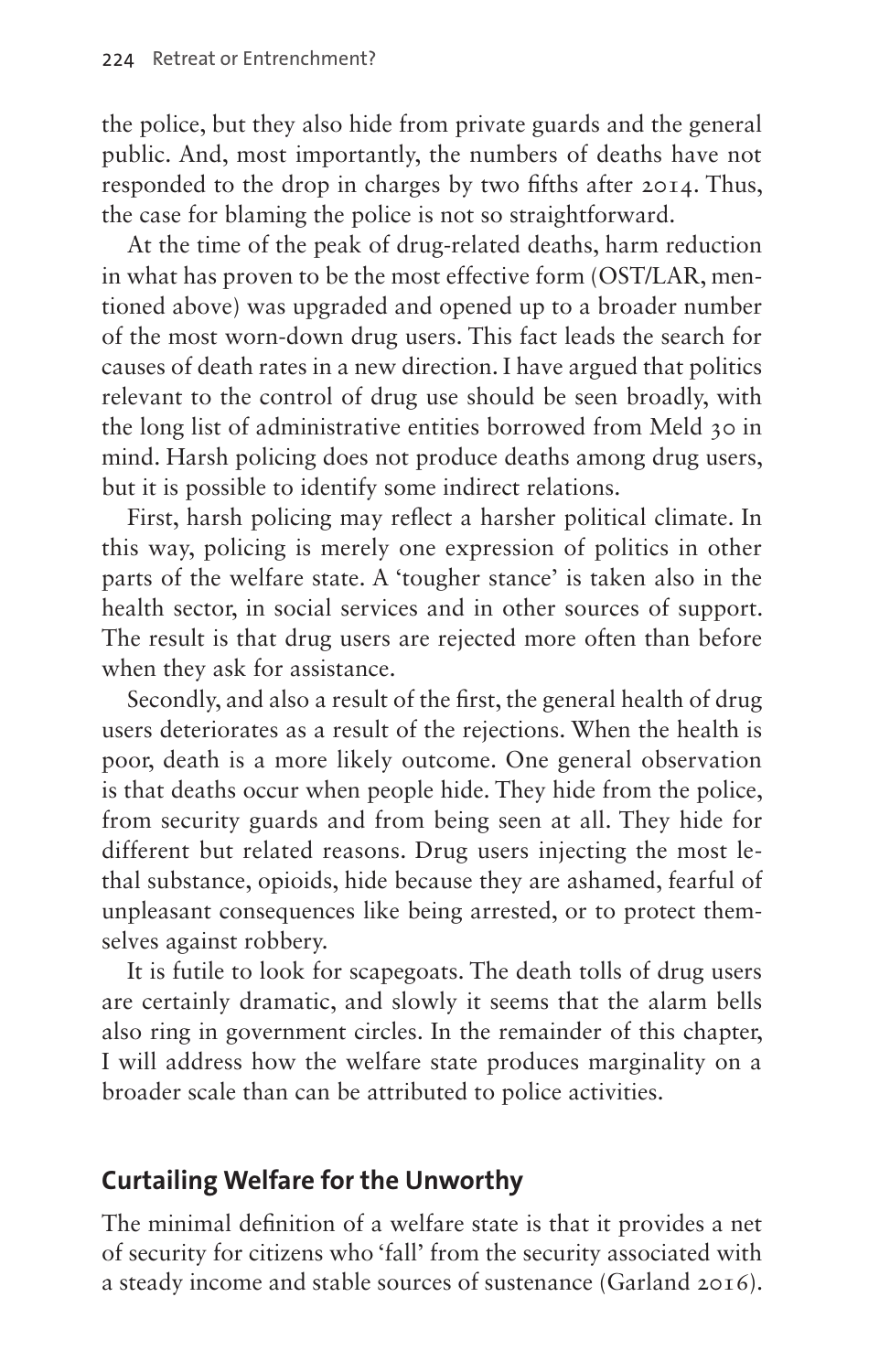This provision takes different forms, i.e. financial insurance for the individual. It may also be viewed as proactivity to prevent citizens from falling. The number of traffic accidents and deaths has been reduced by 94% since 1970, (Skadeforebyggende forum 2021, Statistikkbanken 2021), due to better security in cars, laws making the use of safety belts mandatory and, not least, through massive investments in roads. Inquests are routinely established in the wake of fatal accidents. Similarly, the numbers of deaths caused by cordial diseases has been reduced by 50% since 2008 (NIPH 2019a). Hospitals conduct autopsies to learn from as many deaths as the finances allow (Johansen 2020). State organizations monitor the prevalence of illnesses and causes of death closely, and are prepared to react quickly if there are changes in threats to the lives of citizens. Some welfare states also operate with a distinct sort of rationality, Garland (2016) says, and take an active interest in rescuing people's lives and securing their health. The Scandinavian states are clearly within this segment of welfare states, but despite the overdose strategies, a comparative keenness has not been seen in relation to the prevention of deaths among injecting drug users.

The welfare state has received increasing attention in recent years (Barker 2017; Smith & Ugelvik 2017). However, this literature misses important aspects of how the Scandinavian welfare states operate. Much of the criminological presentations operate with underdeveloped conceptualizations, similar to the problems associated with drug policy mentioned in the introduction. Welfare is perceived as provisions of goods and security, and the criticism of the welfare state is that it does not live up to the ideals it purports. The typical form of criticism is to point to certain groups that (evidently) suffer from too little support compared to their needs (Barker 2017). Whereas this form of criticism is a most needed correction to state activities, it misses a crucial element that the Norwegian sociologist Midré pinpointed in 1991. On the basis of an historical account, he claimed that every form of welfare model is centred on criteria for inclusion and exclusion. The crucial element is that benefits are provided with a threshold set to delineate between the 'worthy and unworthy' recipients of assistance. Simply put, those who did not 'fall' as a result of their own responsibility are worthy. A welfare institution does not merely offer benefit, it also rejects applications. An intrinsic aspect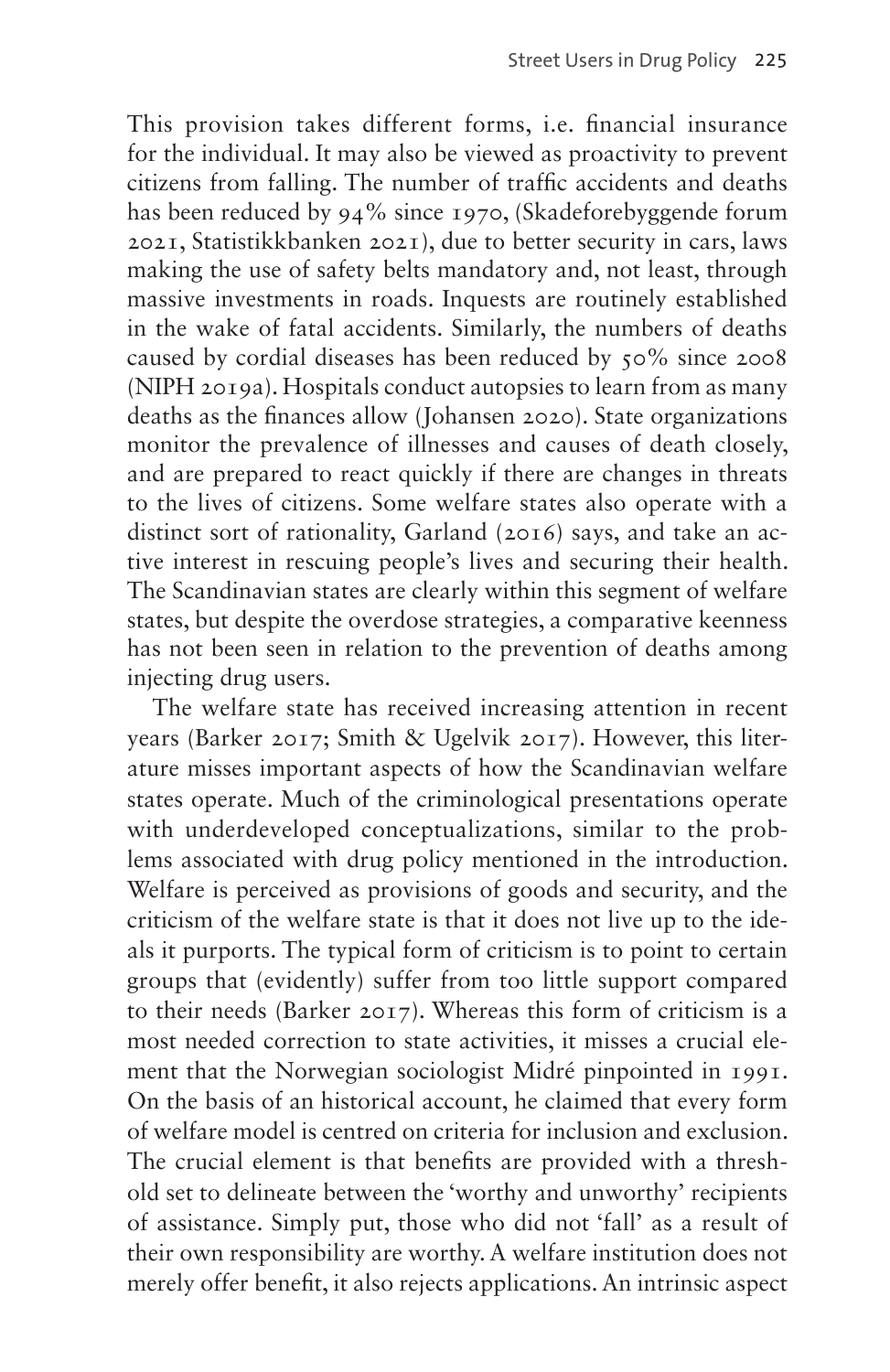of welfare institutions is that they say 'no' to people they consider unworthy of assistance and aid. Based on this analysis, Midré characterized welfare as 'institutions of curtailment' (Loedemel & Trickey 2001; Midré 1991).

For a good part, the benchmarks defining the worthy and the unworthy are found in laws and other forms of regulations, traceable as sources of law in the legal system. It is common knowledge that judgement about worthiness also relies on informal discretion. Informal discretion is informed by stereotypes circulating in political culture and among professionals. For instance, the importance of police culture for organization output has been a main theme in police research for decades (Granér 2004; Lofthus 2009). Similar analyses of the importance of informal discretion in welfare organizations have not been conducted.

The curtailing function of welfare institutions makes the employees operating on the frontline – the street-level bureaucrats – important. Street-level bureaucrats are gatekeepers for the welfare state, and this is a core activity in the Scandinavian model. Gatekeepers operate all over the welfare sector: emergency hospitals and other specialized health institutions, social welfare organizations, housing agents, treatment organizations, housing institutions etc. The argument here is that these gatekeepers, and not merely the police, are crucial in defining the conditions for drug users. The suggested argument here is that the rate of arrests made by the police is an indicator of gatekeeping all over the welfare spectrum, and not a cause itself.

However, I can only partially substantiate this argument. The most obvious example to illuminate curtailment in the welfare state would be in social services. However, a comprehensive presentation of the research on the role of welfare agencies regarding drug users has not yet been made, although Lundeberg and Mjåland produced a very interesting analysis of the political nexus activated when the open drug scene in Bergen was taken down in 2015 (Lundeberg & Mjåland 2017). Mik-Meyer (2018) also made a promising cross-sectoral approach focussing on the views of social workers. Similar studies would be needed from the health sector. For now, we must rely on anecdotal evidence from the users (Hart 2000). I have made an attempt at an analysis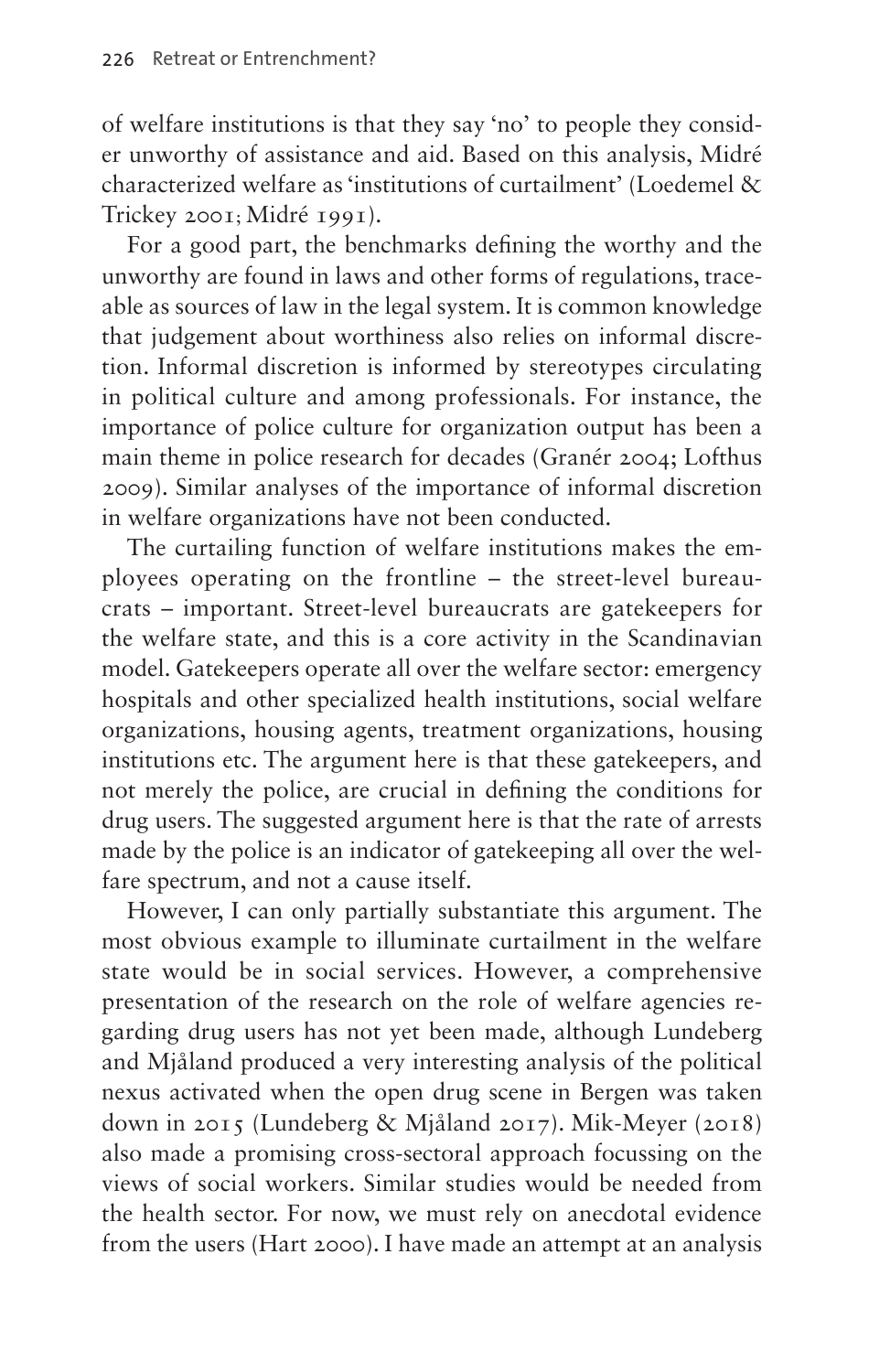with regard to curtailment in LAR as a harm reduction activity (Johansen 2018a). However, in want of existing research, I will use anectotal evidence on treatment.

Treatment, I argued in the introduction, is as much a part of drug policies as any other sector within the welfare state. What is interesting in this perspective is how they design their demarcation against the unworthy clients. The example provided here is chosen because it sheds at least some light on the role of frontline workers in an assisting sector for drug users within the setting of a welfare state. I will present the views of an experienced drug user reflecting on his journey through the treatment sector. His views are his alone, but they have been collaborated by at least some other people with similar biographies (in conversations with the author).

#### **Power and Knowledge in the Treatment Sector**

Drug treatment has three distinct branches: OST ('LAR' in Norway), policlinic assistance and institutionalized, sometimes drug-free, treatment (which may also be combined with LAR). This section is about the latter, and the term 'treatment' will refer to institutions offering in-house complete care and some sort of therapeutic regime.

It should be made clear from the start that a substantial number of drug users benefit from treatment programmes (Ravndal & Vaglum 2001). However, troublingly, there is also little success to report (Giertsen 2012; Ravndal in Skretting 1997). And as Ravndal and her collaborators pointed out on various occasions, the most striking fact has been how many individuals drop out of treatment (Ravndal & Vaglum 2001). This fact is underplayed by most research (however, Nygård 2021 points out a new pattern). This is but one indication of the underlying presuppositions of both the research community and administration of drug policy (which is funding the research). If one wanted to find out whether treatment was useful systematically it would require a basis for comparison (something functioning as a control group). A control group would involve people having similar troubles associated with drug use but who are not in treatment programmes. Designs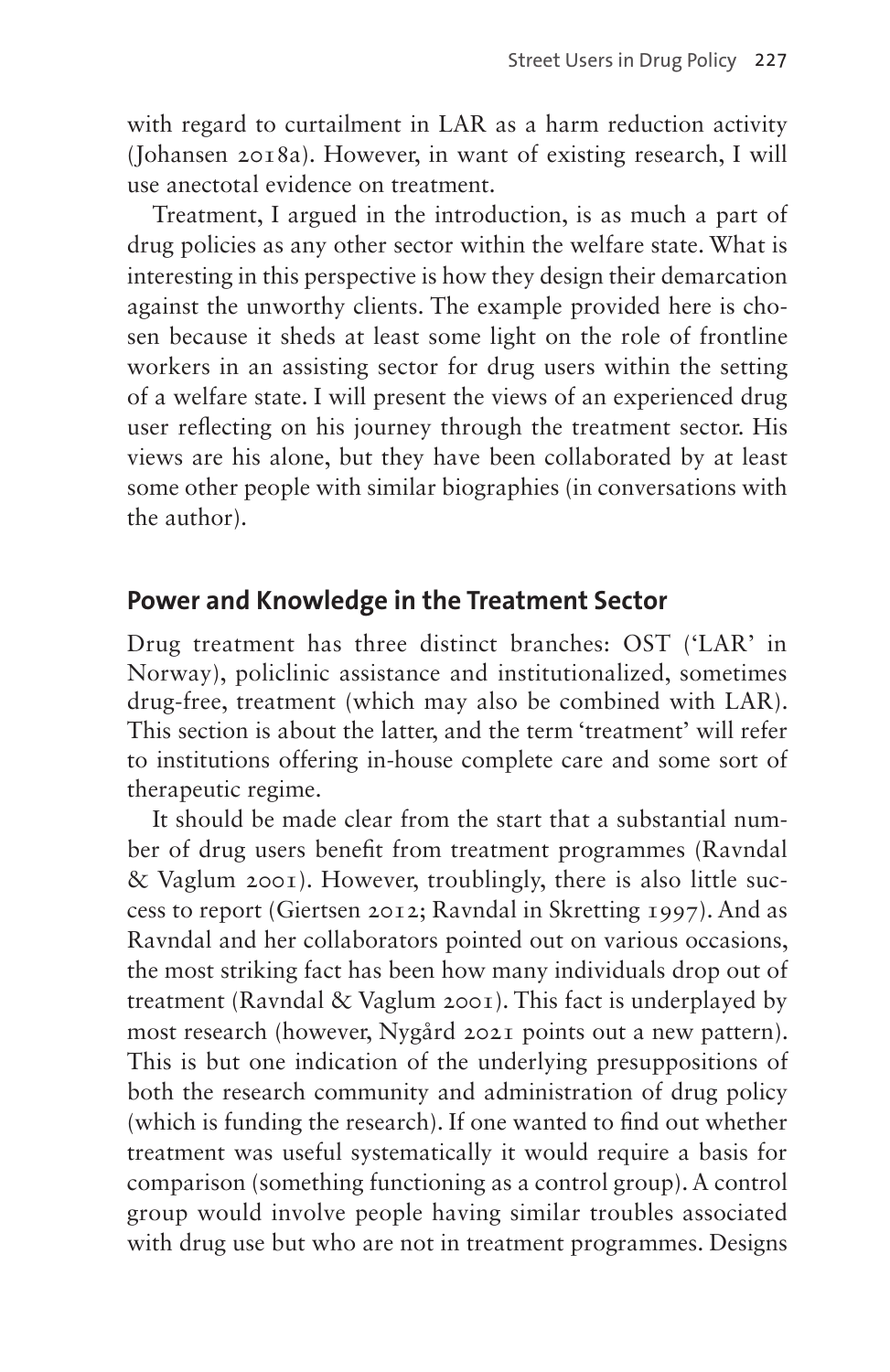of this kind does to my knowledge not exist in Norway, and it reveals that the research community shares outlook with the treatment sector (see also Skyggeutvalget 2020).

It is well known (but significantly not recorded) that some therapeutical schools have been particularly lethal ('therapeutic societies'). There are no estimates on the balance of harms and well-being resulting from the treatment sector. Research mostly tells us how many (few) individuals lead a drug-free lifestyle three and five years later (focussing on the tiny fraction that complete the programmes).

In Norwegian research, there is barely any reference to the possibility that people leave their habit independently of treatment institutions. This blindness is remarkable given that episodes of 'natural recovery' are sometimes reported in the press, it is portrayed in popular culture (e.g. *Trainspotting*) and, not least, it is commonplace in international research. It is a striking feature of Norwegian drug research that there is no research to be found on how drug addicts actually leave their habits (Bretteville-Jensen 2005 briefly mentions this possibility). Toneatto (2013) claims that 'natural recovery' is a taboo in current medical discourse because it is an anomaly in the paradigmatic understanding that underpins all treatment. It is the treatment industry that defines drug use as addiction, what addiction is and, accordingly, the research agenda. Research has been focussing on the problem 'what works with treatment'. It has been blind to the possibility that factors other than treatment might be helpful.

Furthermore, success stories from the treatment industry are rarely weighted against the drop-out rate (Brorson et al. 2013) or harms associated with it (Chatfield 2014). Dropping out becomes a personal failure, and not a failure on behalf of the treatment programmes. What if the treatment programmes do not primarily satisfy the needs of its users? It could be argued that this is what the drop-out rate actually reveals (Ravndal & Vaglum 2001). Many drug users do not find treatment relevant for their needs. And given that for them, getting out of the drug habit might be a matter of life and death, this is a profound statement.

To summarize, research has not (systematically) addressed the content of drug treatment programmes and what is going on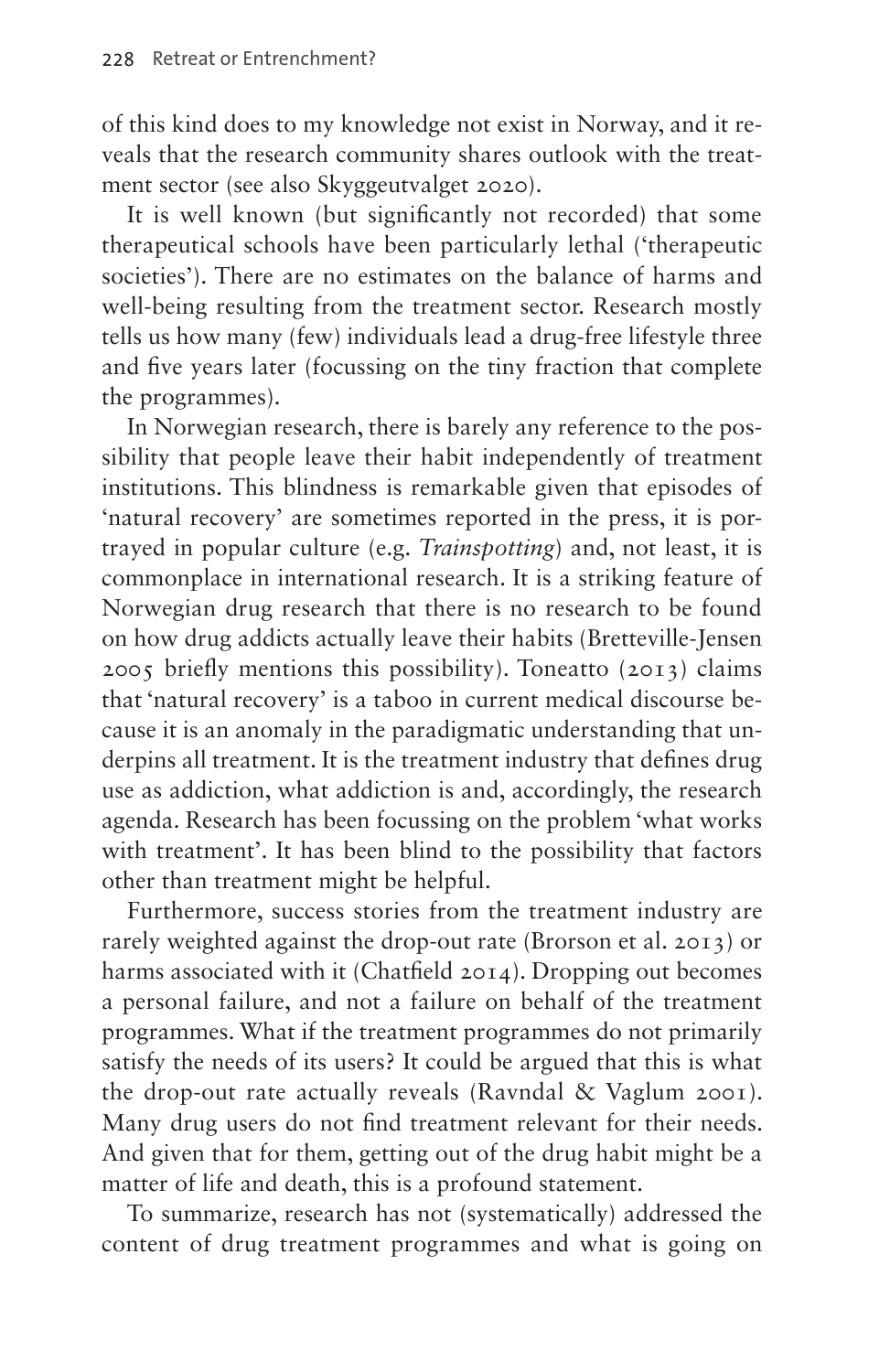inside the institutions delegated the task of curing drug users. One can only speculate why the research community has not shown attention to this aspect of the drug industry, but no matter why, in this void we may instead listen to a former patient looking back at his experiences. In the next sections I will highlight the reflections made by Jan-Erik Tørres, in a lengthy article in a Norwegian journal, based on his personal experiences in both drug-free treatment and OST-based treatment (Tørres 2019). He claims that these experiences are neither unique nor rare. Whether this is true would be a task for the research sector to find out.

#### **What We Don't Know: Curtailment in Treatment**

Tørres' comment was written before the committee gave their report, but his main argument goes beyond the mandate of the committee to say that, just as important as aspects of punishment, is the 'punishment' found in the treatment sector.

Patients have an inferior position in treatment institutions, Tørres says. The inner life of treatment institutions is defined by the therapeutic ideology it embraces. But the actual therapy is, to a large extent, meaningless, humiliating or of little use for the inmate. Nevertheless, indulgence in the therapeutic activities is central to the quality of the relationship to staff and the stay at the institution. The responsibility for this relation, however, is placed on the patient, not the institution. Motivation is the keyword, and the patient is expected to show motivation by his/her involvement in the therapeutic activities. No questions are asked about the attitude among personnel and how that influences this 'motivation'. This creates a dynamic circling on the patient's mental involvement. This, in turn, leads to a preoccupation with the patient's state of mind. Absentmindedness is interpreted as part of the 'illness' or as a way to manipulate staff. Institutions are obsessed with 'manipulating' as an expression of non-involvement. Thus, in cases of a suspected infringement of rules, the patient cannot win. He or she is deemed either guilty or manipulative. Revealed dishonesty is not interpreted as an attempt to avoid sanctions (a normal reaction in most contexts) but as evidence of the person's manipulative character.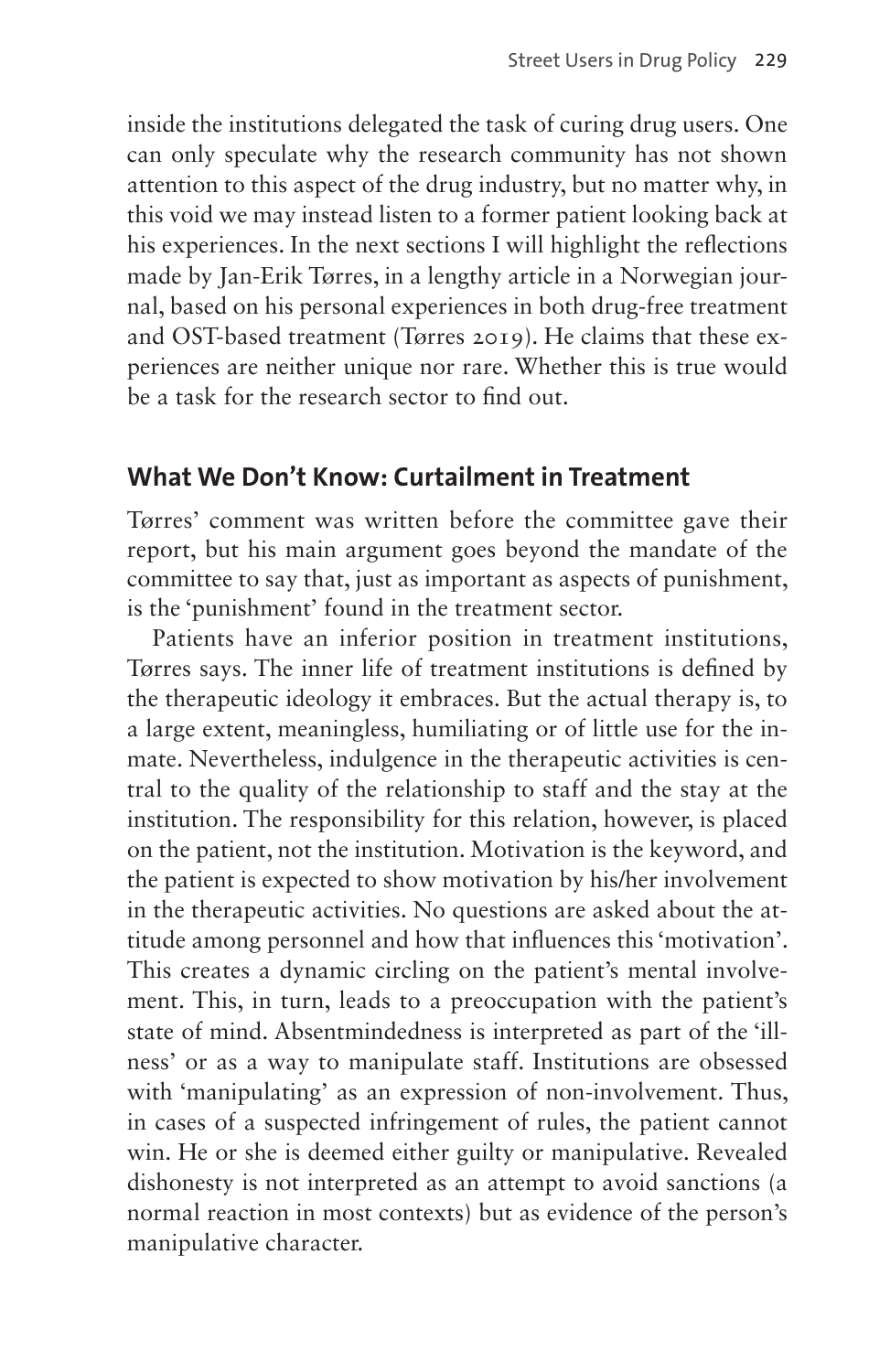Most institutions use some sort of 'social sanctions', Tørres says. By this term he refers broadly to different forms of peer pressure. The group of patients is activated in correcting the behaviour of individuals, putting them in the 'hot chair' or 'love chair'. However, Tørres dryly remarks, it is not love that is conveyed in these situations. Rather, it is a sort of mass psychosis: 'it is shame inflicted in the hope that it will have a positive behavioral effect' (Tørres 2019). Chatfield (2014) has traced the historical roots of this activity to the brainwashing programmes developed after the Korean War in the 1950s. Some patients decide to leave the institutions in the wake of such events.

Tørres goes on to emphasize the punishment found in the treatment sector, often in the guise of treatment. He says that under the label 'environmental therapy' used in day care, restrictions are given on freedom through curfew hours, room searches and possessions, visitations, the control of or prohibition of use of the telephone/the Internet, denial of leisure time (sometimes with the restriction that one must always have company), strict schedules for meals and the daily rhythm, and when to clean the room to name a few.

Despite that, drug use is the defining problem for patients; a zero-tolerance policy is (to a large extent) adopted for possession of such substances. A recent example of this can also be found in Ramms tale of her daughter's journey through the treatment sector (Ramm 2019). The patient is treated as guilty because of his/her past. Stereotyping comments like 'people like you' are frequent, Tørres implies, in combination with urine tests and room checks. Humiliating practices are commonplace when infractions of 'house rules' are suspected.

Failure to comply with these rules leads to sanctions in the form of withdrawal of privileges and may ultimately also lead to expulsion from the institution. The decisions to sanction breaches of rules frequently leave the patient bewildered about the grounds for the sanction and the process leading up to it. The employees operate with unfettered discretion, both in terms of how to define the foregoing incident and when to apply which rules.

Needless to say, Tørres and other patients observe and remember the discretion, to their disadvantage more often than their favour. By referring to Tørres' reflections, the intention is not to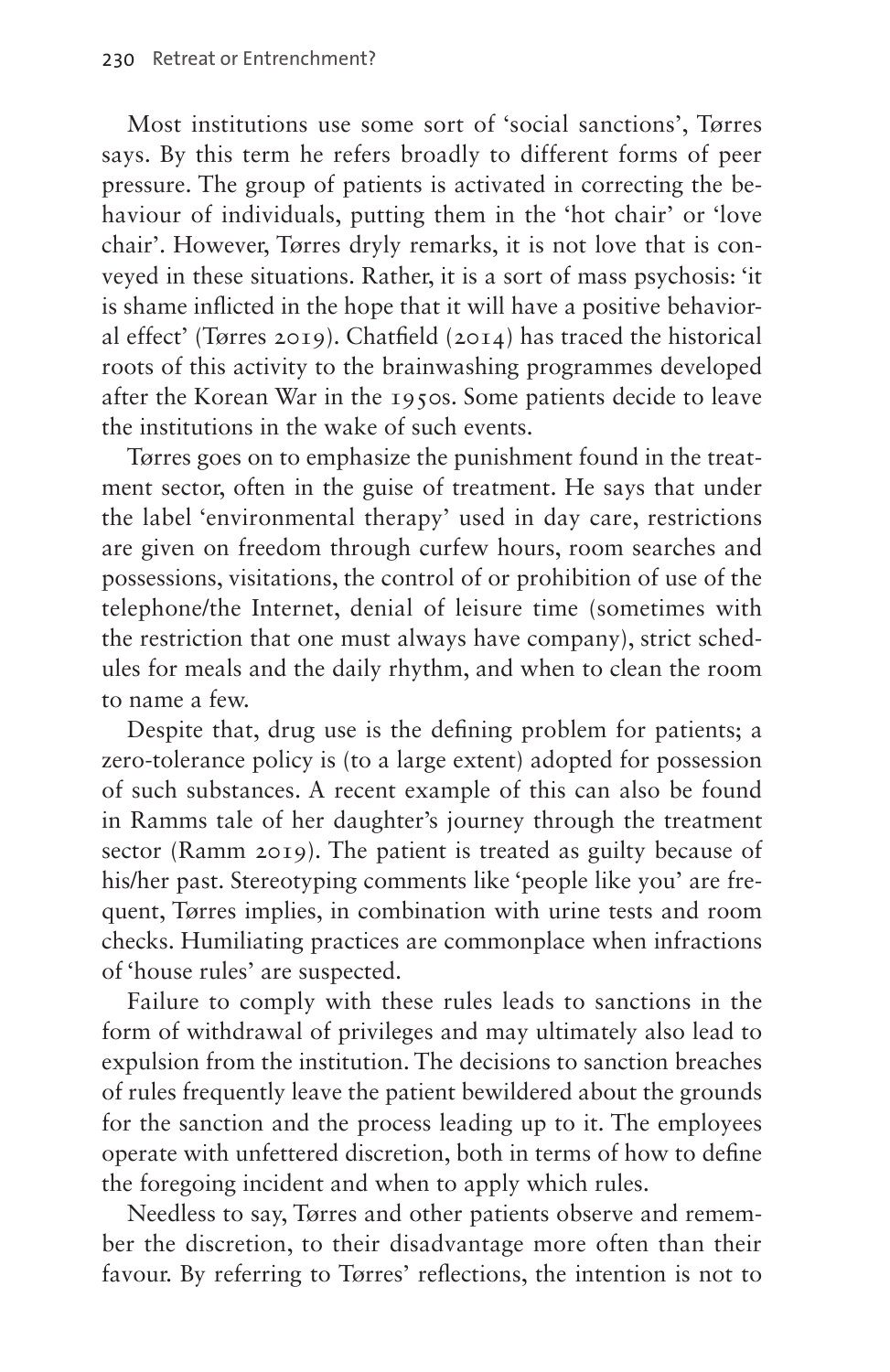indicate that people working in the treatment sector are systematically working against the interests of patients. This is not Tørres' intention either – people working in this sector often see their line of work as meaningful and perform their part with the intention of being of assistance. It is, nevertheless, worthwhile listening to the experiences brought forward by Tørres as they represent a part of the picture – to him, a defining part of the picture. The consequences of the decisions made under the treatment and environmental therapy label may be just as damning and damaging as any legal punishment administered by the police and courts, Tørres says. And the process leading up to them are usually opaque.

This section provided a critical view of the institution-based treatment sector. Many people associated with drug use who have problematic lives seem to benefit from staying at these institutions. But many patients leave, never to return, and some leave with lower self-esteem than they had when they entered. Some leave with scars, and yet others leave with open mental wounds, desperately vulnerable. And some die from an overdose in this phase. Still others learn something they can use in their further attempts to create a better life.

#### **Concluding Remarks**

The image of drug treatment conveyed above indicates that it is woven into the web of small punishments nudging the individual in the direction of a straight lifestyle, which permeates the entire welfare state. Treatment in this perspective is not merely designed to safeguard the interests of the drug users. On the contrary, it appears as if the treatment industry is designed to conform to the control policies more generally – to force drug users to subordinate themselves to a norm of non-use. Thus, drug treatment is not the opposite of repression, it complements it.

Recke, having witnessed the drug scenes in Norway and Denmark at close hand, concludes in similar ways. She comments that treatment and punishment are 'two sides of the same coin' (Recke 2014). In the same vein, Jøhncke might be correct in assessing that 'the existence and funding of treatment is legitimate less on grounds of what it produces in terms of improvements to drug users' lives, and more as a politically and culturally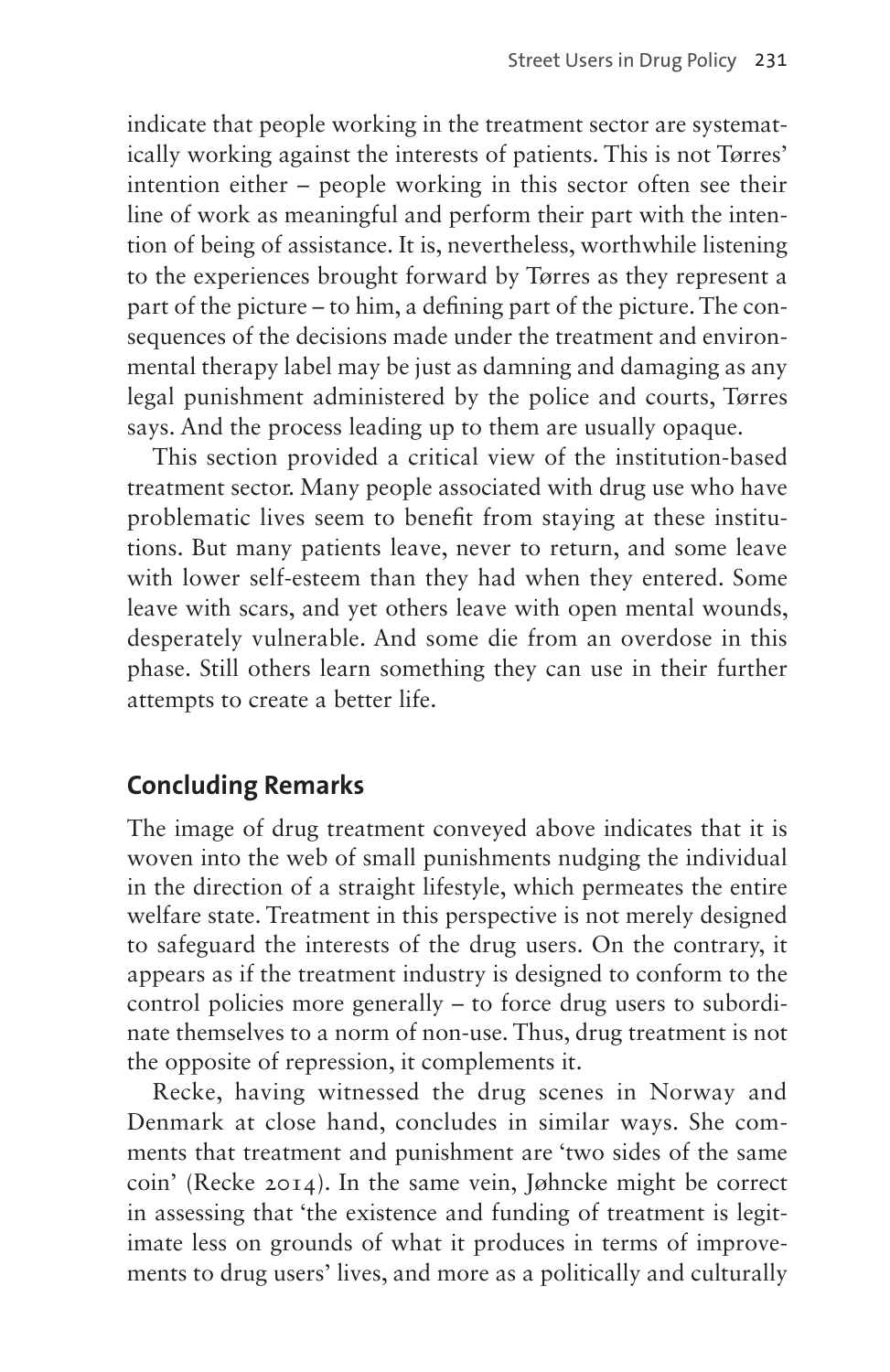suitable form of organizing the relationship between drug using and non-using sections of the population' (Jøhncke 2010; 2009: 14). It is the welfare rationality that prevails.

I claim that decriminalization would not alter the fundamental dynamics for street-level drug users. In want of data regarding health and welfare institutions, I have provided an overview of the treatment sector. The advantage of this choice was that it directly challenges the carrot-and-stick paradigm. In the end, the overview of research also reveals that the research community has proven incapable of challenging the current knowledge regime in the area of 'ruspolitikk'.

Where are the researchers? The big questions are not asked. However, the patients do ask these questions, it is merely a matter of listening. Berg (2003) did listen in her field study of a treatment institution. The patients Berg met reacted negatively to the 'talking cure' in institutional treatment. I don't want to talk about it, she reported them saying, 'just give us a job' (Berg 2003). The big question is, what thresholds are there for people to enter the labour market and secure an acceptable way of living? The treatment industry cannot help this situation, but it is nevertheless the question that encapsulates all other issues for the patient. Researchers, on the other hand, analyze the effect of treatment.

The research community has been unable to discover and analyze the skewed framing of drug use and its treatment. So far, the criminological literature has not rid itself of the carrot-and-stick paradigm. This chapter attempts to pave the way for a more comprehensive understanding of drug policy. The ambition is to bring the broad variety of administrative sectors, and the welfare state with its rationality, into the mix of drug policies. To do this, it was also necessary to highlight the curtailing character of the welfare state.

The theme of this volume is a *changing* Nordic drug policy. The question has been, what changes in drug policies should we expect with decriminalization of use and possession of illicit drugs? When Christie and Tham ventured to research the 'heroes of retreat' at the turn of the century (Christie 1996; Tham, introduction of this volume) they were too optimistic. No retreat appeared. But, perhaps, had it emerged, the situation today would not have been all too different from what we experience today anyway.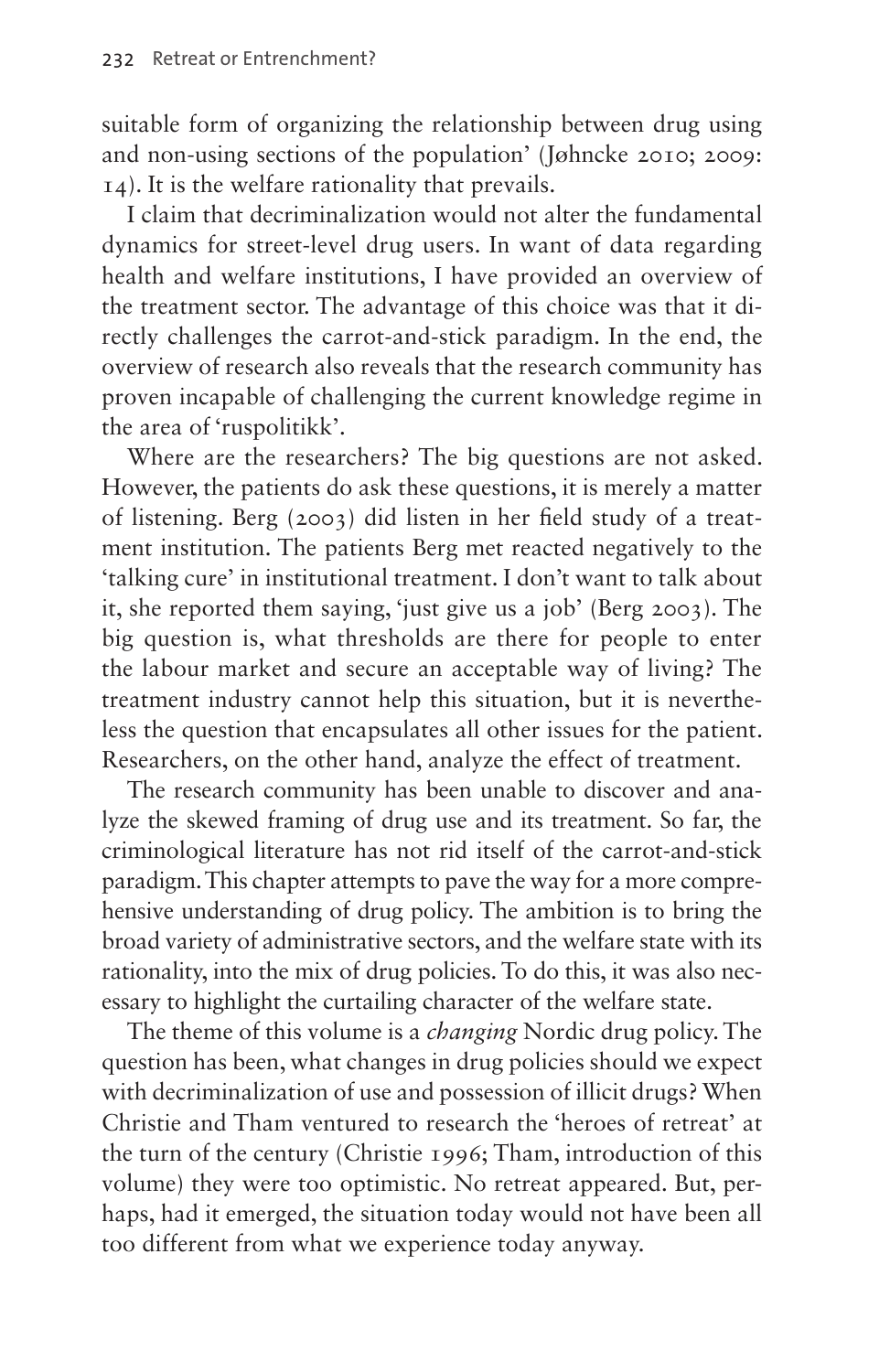### **References**

- Amundsen, E. (2015a). Drug-related causes of death: Socioeconomic and demographic characteristics of the deceased. *Scandinavian Journal of Public Health*, 43, 571–579.
- Amundsen, E. (2015b). *Narkotikautløste dødsfal*l. Oslo, Sirus, Sirusrapport 2, 2015.
- Aubert, V. (1958). Legal justice and mental health. *Psychiatry*, 21, 101–113.
- Barker, V. (2017). *Nordic Nationalism and Penal Order Walling the Welfare State*. London, Routledge.
- Berg, E. (2003). Samhandlingens monolog: En studie av interaksjon mellom klienter med innvandrerbakgrunn og ansatte i tiltaksapparatet for rusmiddelmisbrukere. *Sirusrapport* 1/2003. Oslo: **SIRUS**.
- Bretteville-Jensen, A. L. (2005). Økonomiske aspekter ved sprøytemisbrukeres forbruk av rusmidler: En analyse av intervjuer foretatt 1993–2004. *Sirusrapport.* Oslo: SIRUS.
- Brorson, H. H., Ajo Arnevik, E., Rand-Hendriksen, K. & Duckert, F. (2013). Drop-out from addiction treatment: A systematic review of risk factors. *Clinical Psychology Review*, 33, 1010–1024.
- Campbell, J. L. & Pedersen O. K. (2014). *The National Origins of Policy Ideas: Knowledge Regimes in the United States, France, Germany, and Denmark*. Princeton University Press.
- Chatfield, M. (2014). *Institutionalized Persuasion: The Technology of Reformation in Straight Incorporated and the Residential Teen Treatment Industry*. (No place): CreateSpace Publishing, Barnes & Noble.
- Christie, N. & Bruun, K. (1996). *Den gode fiende*. Oslo: Universitetsforlaget.
- Christie, N. (1996). Forbudstidens siste dager. In H. Waal & W. Pedersen (Eds.), *Rusmidler og veivalg*. Oslo: Cappelen Akademisk Forlag, pp. 82–88.
- Garland, D. (2016). *The welfare state: A very short introduction*. Oxford, UK: Oxford University Press.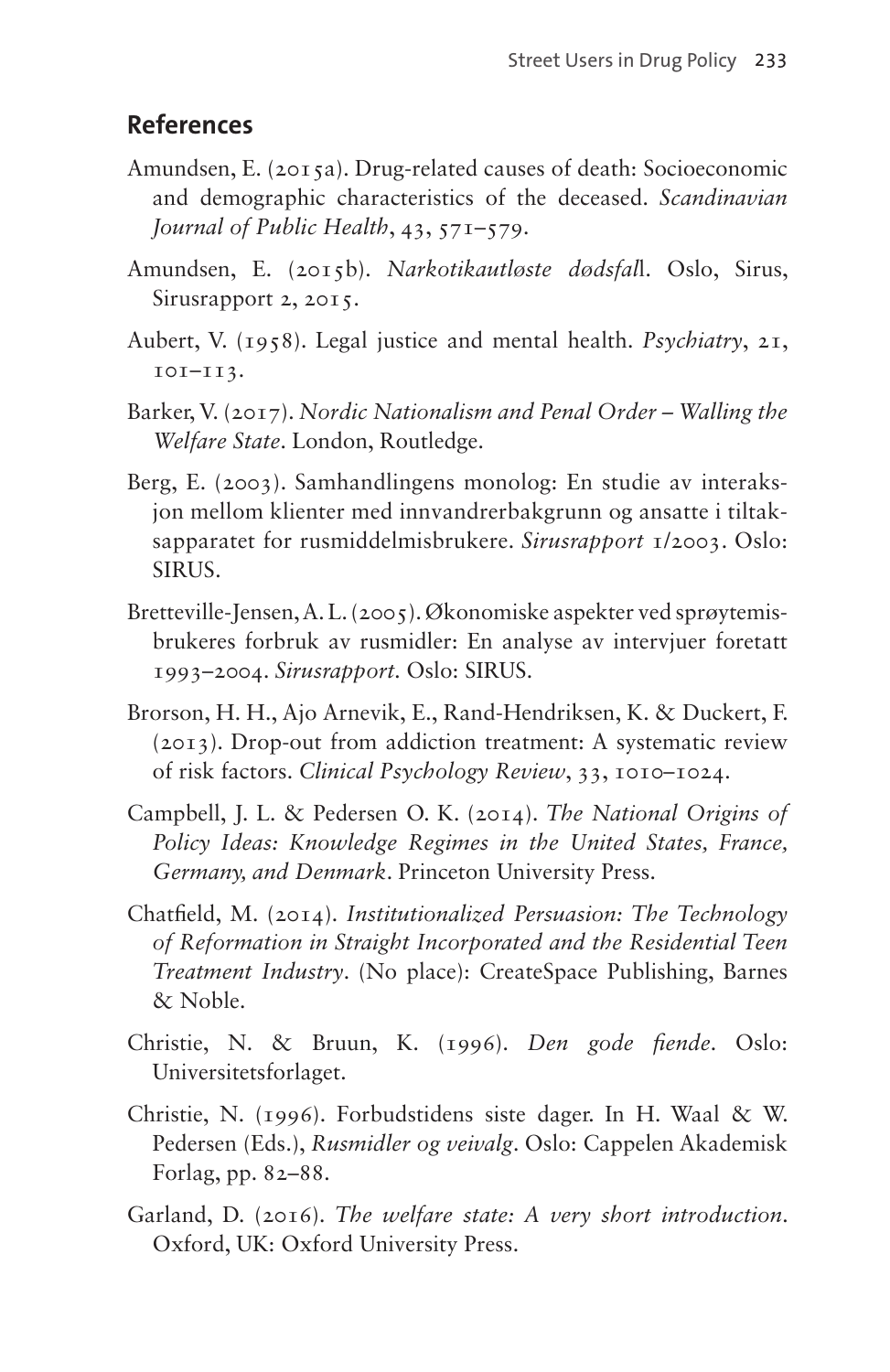- Giertsen, H. (2012). Policy on drugs in Norwegian prisons: Increased control, answers to poverties and looking for a life after release. *Nordic Studies on Alcohol and Drugs*, 29(6), 589–604.
- Granér, R. (2004). *Patrullerande polisers yrkeskultur*. Lund, Sweden: University of Lund.
- Hansen, I. L. S., Tofteng, M., Holst, L. S., Flatval, V. S. & Bråthen, K. (2019): Evaluering av opptrappingsplanen for rusfeltet. Tredje statusrapport. *Fafo-rapport* 33-2019.
- Hart, A. (2000). *Hospits central*. Oslo, Hart Books.
- Helsedirektoratet (2019). *Nasjonal overdosestrategi 2019–2022*. [https://www.regjeringen.no/contentassets/405ff92c06e34a9e93e](https://www.regjeringen.no/contentassets/405ff92c06e34a9e93e9214 9ad616806/20190320_nasjonal_overdosestrategi_2019-2022.pdf) [9214 9ad616806/20190320\\_nasjonal\\_overdosestrategi\\_2019-2022](https://www.regjeringen.no/contentassets/405ff92c06e34a9e93e9214 9ad616806/20190320_nasjonal_overdosestrategi_2019-2022.pdf) [.pdf.](https://www.regjeringen.no/contentassets/405ff92c06e34a9e93e9214 9ad616806/20190320_nasjonal_overdosestrategi_2019-2022.pdf)
- Houborg, E., Asmussen Frank, V. & Bjerge, B. (2008). *Drug Policy: History, theory and consequences*. Århus, Denmark: Århus University Press.
- Houborg, E. & V. A. Frank (2014). Drug consumption rooms and the role of politics and governance in policy processes. *International Journal of Drug Policy* 25(5), 972–977.
- Jepsen, J. (2008). Danish drug control policy 1945–2007. In V. A. Frank, B. Bjerge & E. Houborg (Eds.), *Drug policy: History, theory, and consequences*. Aarhus, Denmark: Aarhus University Press, 151–180.
- Johansen, N. B. (2018a). Governing Marginality through Welfare. *Federal Sentencing Reporter*, 31(1), 90–98. Vera Institute of Justice, University of California Press.
- Johansen, N. B. (2018b). Funnel politics: Framing an irreal space. In A. Fili, S. Ø. Jahnsen & R. Powell (Eds.), *Criminal justice research in an era of mass migration*. London: Routledge.
- Johansen, N. B. (2020). Power/recognition: Counting and the predicament of the permeable biopolitical state. *Theoretical criminology*  24(2), 184–201. [https://doi.org/10.1177%2F1362480618779402.](https://doi.org/10.1177%2F1362480618779402)
- Johansen, N. B. & Myhre, H. (2005). *Skadereduksjon i praksis, del I*. Oslo: Rusmiddeletaten.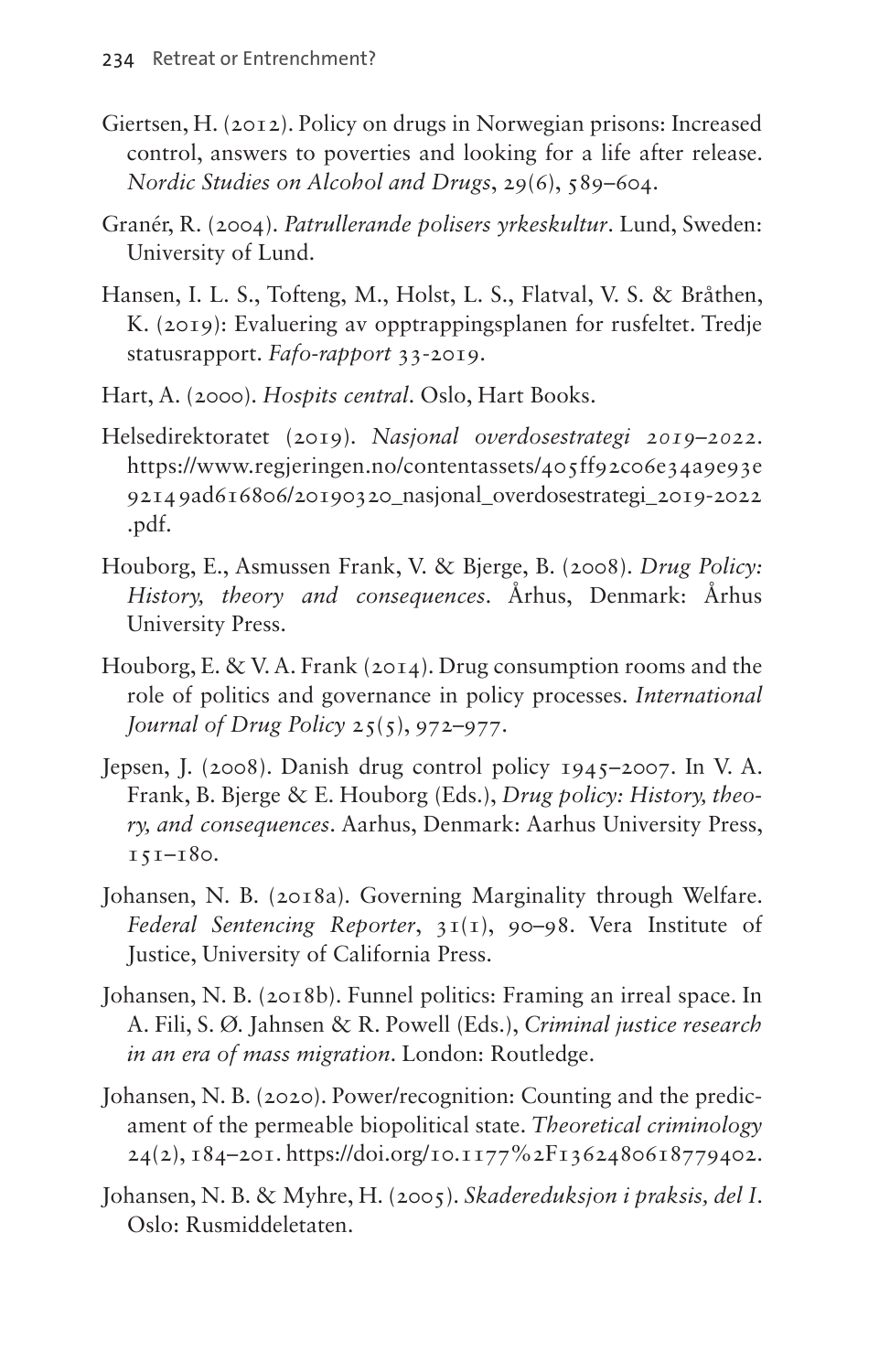- Jøhncke, S. (2009). Treatmentality and the governing of drug use. *Drugs and Alcohol Today*, 9(4), 14–17.
- Jøhncke, S. (2010). Behandlingsbegrepet, klar til skrot? *Tidsskrift for stofmisbrugsområdet*, 16.
- Laursen, L. & Jepsen, J. (2002). Danish drug policy an ambivalent balance between repression and welfare. *The Annals of the American Academy*, AAPSS, 582, July 2002.
- Lofthus, B. (2009). *Police culture in a changing world*. Oxford: Oxford University Press.
- Lundeberg, I. R. & Mjåland, K. (2017). *Åpne russcener i Bergen etter stengningen av Nygårdsparken: En studie av strategi, tiltak og brukererfaringer*. Bergen studies in Sociology: University of Bergen, Norway.
- Lødemel, I. & and H. Trickey (Eds.) (2001). *An offer you can't refuse: Workfare in international perspective*. Bristol, UK: Policy Press.
- Meld St. 30 (2011). *Se meg! En helhetlig rusmiddelpolitikk, alkohol – narkotika – doping.* White paper. Det kongelige helse- og omsorgsdepartement. [https://www.regjeringen.no/no/dokumenter](https://www.regjeringen.no/no/dokumenter/meld-st-30-20112012/id68 6014/) [/meld-st-30-20112012/id68 6014/.](https://www.regjeringen.no/no/dokumenter/meld-st-30-20112012/id68 6014/)
- Midré, G. (1991). *Bot, bedring eller brød?* Oslo: Universitetsforlaget. Mik-Meyer, N. (2018). *Fagprofessionelles møde med udsatte klienter.* København: Hans Reitzel.
- NIPH. (2019a). *Dødsfall etter hjerteinfarkt og hjerneslag er dramatisk redusert.* [https://www.fhi.no/nyheter/2019/dodsfall-etter-hjertein](https://www.fhi.no/nyheter/2019/dodsfall-etter-hjerteinfarkt-og-hjernesl ag-er-dramatisk-redusert-siste-ti-a/) [farkt-og-hjernesl ag-er-dramatisk-redusert-siste-ti-a/.](https://www.fhi.no/nyheter/2019/dodsfall-etter-hjerteinfarkt-og-hjernesl ag-er-dramatisk-redusert-siste-ti-a/)
- NIPH. (2019b). *Narkotikautløste dødsfall 2018*. Report from Norwegian institute for public health. [https://www.fhi.no/nettpub](https://www.fhi.no/nettpub/narkotikainorge/konsekvenser-av-narkotika bruk/narkotikautloste-dodsfall-i-norge-i-2018/) [/narkotikainorge/konsekvenser-av-narkotika bruk/narkotikautloste](https://www.fhi.no/nettpub/narkotikainorge/konsekvenser-av-narkotika bruk/narkotikautloste-dodsfall-i-norge-i-2018/) [-dodsfall-i-norge-i-2018/](https://www.fhi.no/nettpub/narkotikainorge/konsekvenser-av-narkotika bruk/narkotikautloste-dodsfall-i-norge-i-2018/).
- NOU 2019: 26. *Fra straff til hjelp*. Helse- og omsorgsdepartementet og Justis- og beredskapsdepartementet. [https://www.regjeringen.no](https://www.regjeringen.no/contentassets/dfae684e627f4df29c80035 2bfc4d768/nou-2019-26-rusreform---fra-straff-til-hjelp.pdf) [/contentassets/dfae684e627f4df29c80035 2bfc4d768/nou-2019-26](https://www.regjeringen.no/contentassets/dfae684e627f4df29c80035 2bfc4d768/nou-2019-26-rusreform---fra-straff-til-hjelp.pdf) [-rusreform---fra-straff-til-hjelp.pdf](https://www.regjeringen.no/contentassets/dfae684e627f4df29c80035 2bfc4d768/nou-2019-26-rusreform---fra-straff-til-hjelp.pdf).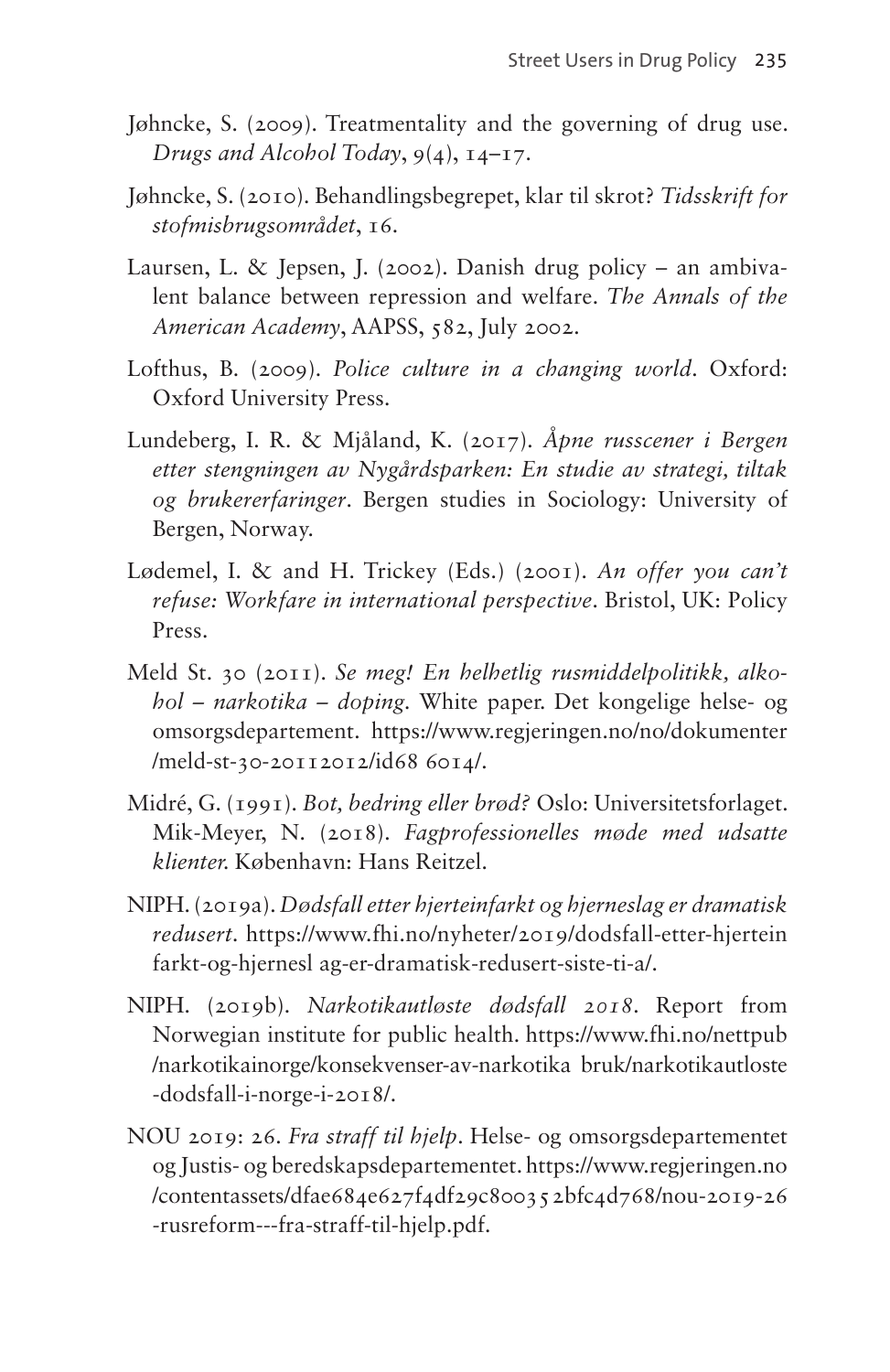- Nygård, M. (2021). *«Fordi ..altså man .. man blir veldig påvirka» Om behandling, læring og indoktrinering i norsk rusbehandling*. Masters thesis, VID vitenskapelige høgskole, faculty of social studies.
- Ólafsdóttir, H. (Ed.) (2001). *Skyldig eller sjuk? Om valet av påföljd för narkotikabruk*. NAD-publikation 40. Nordic Centre for Alcohol and Drug Research, Helsinki.
- Ramm, A. (2019). *Jeg skal passe på deg*. Oslo: Gyldendal forlag.
- Ravndal, E. & Vaglum, P. (2001). Bruk av behandlingstiltak blant stoffmisbrukere over en 5-årsperiode. *Nordisk alkohol- & narkotikatidsskrift*, 18(2), 153–161.
- Recke, L. (2014). Kriminell eller syk. *Rus og Samfunn*, 4/2014. Skadeforebyggende forum (2021). Trygg i trafikken. [https://www](https://www.skafor.org/fokusomrader/trafikk/) [.skafor.org/fokusomrader/trafikk/.](https://www.skafor.org/fokusomrader/trafikk/)
- Skretting, A. (1997). Evaluering av metadon-prosjektet i Oslo del 1: Etablering, inntak av pasienter og forholdet til øvrige behandlingstiltak. *Report 4/97*. Oslo: Statens institutt for alkohol-og narkotikaforskning.
- Skyggeutvalget (2020). *Rusfeltet må granskes!* The Shadow Council. Unpublished report. [https://skyggeutvalget.files.wordpress.com](https://skyggeutvalget.files.wordpress.com/2021/01/skyggeutvalget-rapport.pdf) [/2021/01/skyggeutvalget-rapport.pdf](https://skyggeutvalget.files.wordpress.com/2021/01/skyggeutvalget-rapport.pdf).
- Smith, P. S. & T. Ugelvik (Eds.) (2017). *Scandinavian penal history, culture and prison practice: Embraced by the welfare state?*  London: Palgrave Macmillan.
- Statistikkbanken (2021). *Trafikkulykker med personskade*. Web resource: 12043: Personer drept eller hardt skadd i veitrafikkulykker 1946 – 2020. [https://www.ssb.no/statbank/table/12043/.](https://www.ssb.no/statbank/table/12043/)
- Storgaard, A. (2001). Behandling og kontrol overfor kriminelle stofmisbrugere i Danmark. In H. Ólafsdóttir (Ed.), *Skyldig eller sjuk?*  NAD-publikation 40, pp. 15–30. Helsingfors: Nordiska nämnden för alkohol- och drogforskning. Helsingfors, Hakapaino Oy.
- Svensson, K. (2001). Straff och behandling, två delar av samma helhet. In H. Ólafsdóttir (Ed.), *Skyldig eller sjuk?* NAD-publikation 40, pp. 183–190. Helsingfors: Nordiska nämnden för alkohol- och drogforskning. Helsingfors, Hakapaino Oy.